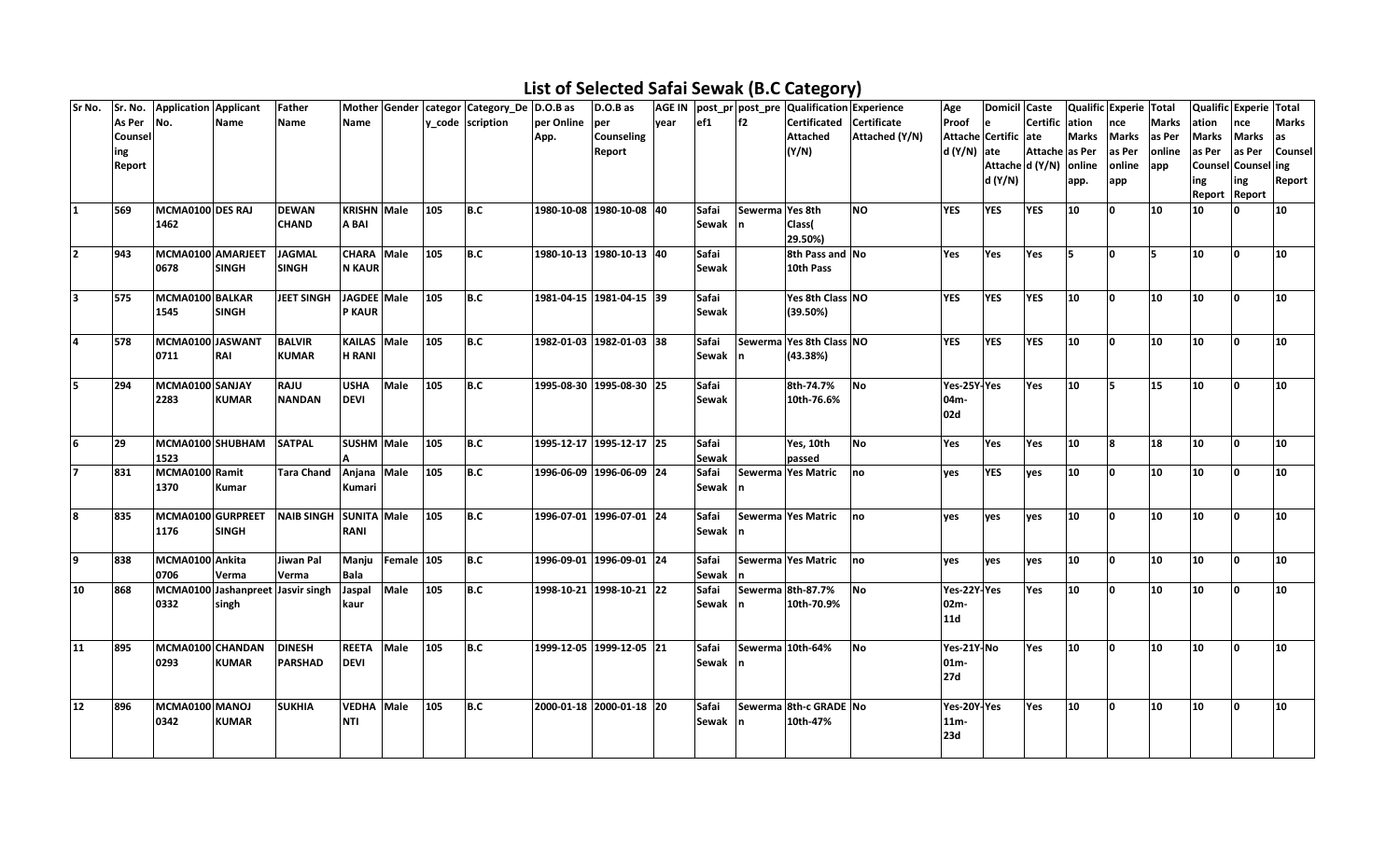| $ 13\rangle$ | 910  | MCMA0100 SHUBHAM   |        | <b>ASHOK</b> | <b>SUNITA Male</b> |                  | 105 | B.C | 2001-05-06 2001-05-06 19   | Safai |            | Sewerma 8th Pass | No        | Yes         | <b>No</b>  | Yes | 10 | 10 | 10 |    |
|--------------|------|--------------------|--------|--------------|--------------------|------------------|-----|-----|----------------------------|-------|------------|------------------|-----------|-------------|------------|-----|----|----|----|----|
|              |      | 0813               |        | <b>KUMAR</b> | <b>DEVI</b>        |                  |     |     |                            | Sewak |            |                  |           |             |            |     |    |    |    |    |
| 14           | 925  | MCMA0100 Sheetal   |        | Ashwani      | Sushma Male        |                  | 105 | B.C | 2002-03-16 2002-03-16 18   | Safai |            | Sewerma 8th Pass | No        | Yes         | Yes        | Yes | 10 | 10 | 10 | 10 |
|              |      | 2235               | Singh  | Kumar        | Devi               |                  |     |     |                            | Sewak |            |                  |           |             |            |     |    |    |    |    |
| 15           | 239  | MCMA0100 Satish    |        | Varinder     | Rajwati Male       |                  | 105 | B.C | 1986-08-20  1986-08-20  34 | Safai | Sewerma No |                  | No        | <b>Yes</b>  | <b>YES</b> | Yes | 10 | 15 |    |    |
|              |      | 1697               |        |              |                    |                  |     |     |                            | Sewak |            |                  |           |             |            |     |    |    |    |    |
| <b>16</b>    | 698  | MCMA0100 Sweety    |        | Shushil      | Neela              | Female 105       |     | B.C | 1989-09-09 1989-09-09 31   | Safai |            | <b>No</b>        | No        | Yes-31Y-YES |            | Yes | 10 | 10 |    |    |
|              |      | 0796               |        |              |                    |                  |     |     |                            | Sewak |            |                  |           | 03m-        |            |     |    |    |    |    |
|              |      |                    |        |              |                    |                  |     |     |                            |       |            |                  |           | <b>23d</b>  |            |     |    |    |    |    |
|              |      |                    |        |              |                    |                  |     |     |                            |       |            |                  |           |             |            |     |    |    |    |    |
| <b>17</b>    | 1095 | MCMA0100 Rubi Rani |        | Raj Karan    | Ram                | Female 105       |     | B.C | 1995-01-01  1995-01-01  26 | Safai | Sewerma No |                  | No        | Yes-26 No   |            | Yes |    |    |    |    |
|              |      | 0887               |        |              | Vati               |                  |     |     |                            | Sewak |            |                  |           |             |            |     |    |    |    |    |
| 18           | 899  | MCMA0100 Jyoshna   |        | Hari prasad  |                    | Rammi Female 105 |     | B.C | 2000-04-03 2000-04-03 20   | Safai | Sewerma No |                  | <b>No</b> | Yes-21Y-Yes |            | Yes | 10 | 10 |    |    |
|              |      | 0416               | Kumari |              | ng devi            |                  |     |     |                            | Sewak |            |                  |           | 08m-        |            |     |    |    |    |    |
|              |      |                    |        |              |                    |                  |     |     |                            |       |            |                  |           | <b>29d</b>  |            |     |    |    |    |    |
|              |      |                    |        |              |                    |                  |     |     |                            |       |            |                  |           |             |            |     |    |    |    |    |

|        |                                    |                                       |                                   |                                 |                                                |      |     |                                                  |                    |                                                 |       |                       |                   | List of Selected Safai Sewak, S.C (M & B)                                                                        |                                  |                             |                                                                                    |                                   |                                                |                                                |                                         |                                  |                                                                                                                 |                                   |
|--------|------------------------------------|---------------------------------------|-----------------------------------|---------------------------------|------------------------------------------------|------|-----|--------------------------------------------------|--------------------|-------------------------------------------------|-------|-----------------------|-------------------|------------------------------------------------------------------------------------------------------------------|----------------------------------|-----------------------------|------------------------------------------------------------------------------------|-----------------------------------|------------------------------------------------|------------------------------------------------|-----------------------------------------|----------------------------------|-----------------------------------------------------------------------------------------------------------------|-----------------------------------|
| Sr No. | As Per<br>Counsel<br>ing<br>Report | Sr. No. Application Applicant<br>INo. | <b>Name</b>                       | Father<br><b>Name</b>           | <b>Mother Gender</b><br><b>Name</b>            |      |     | categor Category De D.O.B as<br>y code scription | per Online<br>App. | D.O.B as<br>lper<br><b>Counseling</b><br>Report | lvear | ef1                   | lf2               | AGE IN   post_pr   post_pre   Qualification   Experience<br>Certificated Certificate<br><b>Attached</b><br>(Y/N) | Attached (Y/N)                   | Age<br>Proof<br>d (Y/N) ate | Domicil Caste<br>le.<br>Attache Certific late<br>Attache d (Y/N) online<br>d (Y/N) | Certific lation<br>Attache as Per | Qualific Experie Total<br><b>Marks</b><br>app. | nce<br><b>Marks</b><br>as Per<br>online<br>app | <b>Marks</b><br>as Per<br>online<br>app | lation<br>Marks<br>as Per<br>ing | Qualific Experie Total<br><b>Ince</b><br><b>Marks</b><br>as Per<br> Counsel Counsel ing<br>ing<br>Report Report | <b>Marks</b><br>Counsel<br>Report |
|        | 329                                | MCMA0100 RAM PAL<br>2190              |                                   | <b>JAI SINGH</b>                | <b>RESHM Male</b>                              |      | 103 | S.C (M & B)                                      |                    | 1976-01-01 1976-01-01 45                        |       | Safai<br>Sewak        |                   |                                                                                                                  | Yes (6years 3<br>months 22 days) | Yes                         | Yes                                                                                | Yes                               | 15                                             |                                                | 13                                      |                                  |                                                                                                                 | 13                                |
|        | 330                                | MCMA0100 DARSHAN<br>2223              | <b>SINGH</b>                      | <b>GURMEET</b><br><b>SINGH</b>  | <b>GURNA</b> Male<br>M<br><b>KAUR</b>          |      | 103 | S.C (M & B)                                      |                    | 1976-01-01 1976-01-01 45                        |       | Safai<br>Sewak        |                   | <b>No</b>                                                                                                        | YES (04Y, 06M,<br>03D)           | Yes                         | Yes                                                                                | Yes                               | 15                                             | R                                              | 13                                      |                                  |                                                                                                                 | 11                                |
|        | 565                                | MCMA0100 SANJEEV<br>2071              | <b>KUMAR</b>                      | <b>RAJINDER</b><br><b>SINGH</b> | <b>BIMLA</b>                                   | Male | 103 | S.C (M & B)                                      |                    | 1979-10-25 1979-10-25 41                        |       | Safai<br>Sewak        |                   | Sewerma Yes 8th Class NO<br>(43.33%)                                                                             |                                  | Yes                         | <b>YES</b>                                                                         | <b>YES</b>                        | 10                                             | ١o                                             | 10                                      | 10                               |                                                                                                                 | 10                                |
|        | 938                                | 2089                                  | MCMA0100 AMANDEEP<br><b>WALLU</b> | <b>DES RAJ</b><br><b>WALLU</b>  | <b>KASHM Male</b><br>lIR.<br><b>KAUR</b>       |      | 103 | S.C (M & B)                                      |                    | 1979-11-07 1979-11-07 41                        |       | Safai<br><b>Sewak</b> |                   | 10thPass                                                                                                         | <b>No</b>                        | Yes                         | <b>No</b>                                                                          | Yes                               |                                                |                                                |                                         | 10                               |                                                                                                                 | 10                                |
|        | 563                                | MCMA0100 SANJEEV<br>1609              | <b>KUMAR</b>                      | <b>CHRAN</b><br><b>SINGH</b>    | KAUSH Male<br><b>ALAYA</b><br><b>DEVI</b>      |      | 103 | S.C (M & B)                                      |                    | 1979-04-18 1979-04-18 41                        |       | Safai<br><b>Sewak</b> |                   | Yes 8th Class YES (02Y,<br>(43%)                                                                                 | 09M,25D)                         | <b>YES</b>                  | <b>YES</b>                                                                         | <b>YES</b>                        | 10                                             |                                                | 10                                      | 10                               | n                                                                                                               | 10                                |
|        |                                    | 0786                                  | MCMA0100 KARAM PAL RATTAN         | <b>ISINGH</b>                   | <b>SURESH Male</b>                             |      | 103 | S.C (M & B)                                      |                    | 1980-04-15 1980-04-15 40                        |       | Safai<br><b>Sewak</b> | Sewerma Yes, 10th | passed                                                                                                           | <b>No</b>                        | Yes                         | <b>No</b>                                                                          | Yes                               | 10                                             | 10                                             | 20                                      | 10                               |                                                                                                                 | 10 <sup>1</sup>                   |
|        | 941                                | MCMA0100 NIRMALA<br>1760              | <b>DEVI</b>                       | <b>CHARAN</b><br><b>DASS</b>    | SHUKA Female 103<br><b>NTLA</b><br><b>DEVI</b> |      |     | S.C (M & B)                                      |                    | 1980-05-26 1980-05-26 40                        |       | Safai<br>Sewak        | Sewerma 8th Pass  |                                                                                                                  | <b>No</b>                        | Yes                         | Yes                                                                                | Yes                               | 15                                             |                                                |                                         | 10                               |                                                                                                                 | 10                                |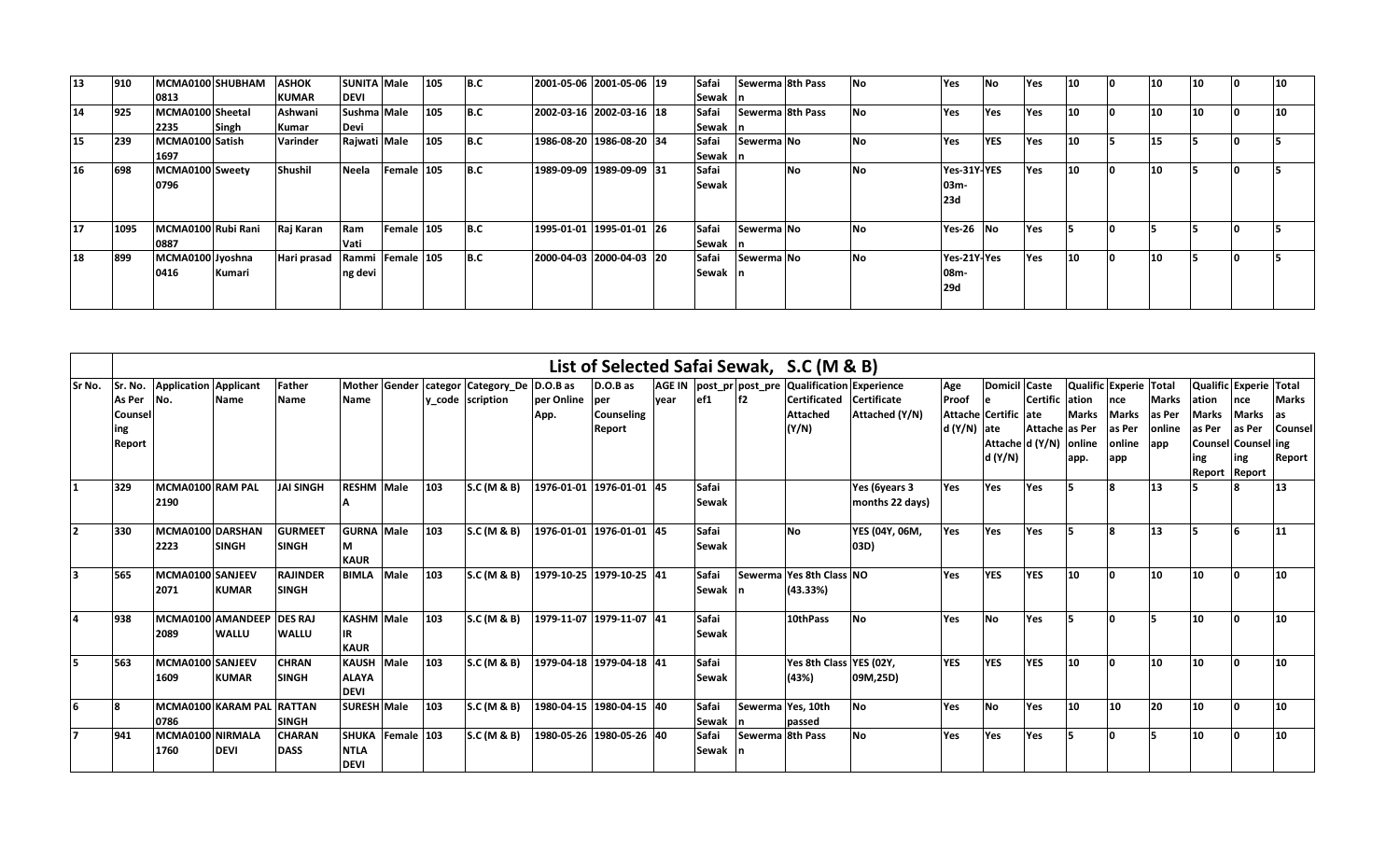| 8  | 568  | MCMA0100 ROSHAN<br>2185   | LAL                                       | <b>KALI RAM</b>               | <b>BIRMO</b><br><b>DEVI</b>                    | Male        | 103 | S.C (M & B)            | 1980-06-20 1980-06-20 40   |                          | Safai<br>Sewak | Sewerma Yes 8th  | Class(<br>32.14%)                    | <b>NO</b>        | YES        | <b>YES</b> | YES | 10  | ١o       | 10  | 10 | ١o | 10 |
|----|------|---------------------------|-------------------------------------------|-------------------------------|------------------------------------------------|-------------|-----|------------------------|----------------------------|--------------------------|----------------|------------------|--------------------------------------|------------------|------------|------------|-----|-----|----------|-----|----|----|----|
| 9  | 31   | MCMA0100 ANIL<br>0734     | <b>KUMAR</b>                              | <b>RAMRAJ</b>                 | JAGPAT Male                                    |             | 103 | S.C (M & B)            | 1981-01-01 1981-01-01 40   |                          | Safai<br>Sewak | Sewerma Yes      |                                      | <b>No</b>        | Yes        | Yes        | Yes | 10  | 17       | 17  | 10 | I٥ | 10 |
| 10 | 574  | MCMA0100 AMIT<br>0825     | <b>KUMAR</b>                              | <b>JAGDISH RAI</b>            | <b>PREM</b><br><b>KUMAR</b>                    | Male        | 103 | S.C (M & B)            | 1981-03-27 1981-03-27 39   |                          | Safai<br>Sewak |                  | Sewerma Yes 8th Class NO<br>(31.33%) |                  | <b>YES</b> | <b>YES</b> | YES | 10  | 0        | 10  | 10 | ١o | 10 |
| 11 | 576  | 2204                      | MCMA0100 GURBINDER NIRMAL<br><b>SINGH</b> | <b>SINGH</b>                  | <b>AMARJI Male</b><br><b>T KAUR</b>            |             | 103 | S.C (M & B)            | 1981-08-16 1981-08-16 39   |                          | Safai<br>Sewak |                  | Sewerma Yes 8th Class NO<br>(38.33%) |                  | <b>YES</b> | <b>YES</b> | YES | 10  | <b>O</b> | 10  | 10 | ١o | 10 |
| 12 | 946  | MCMA0100 SURINDER<br>0778 | <b>KUMAR</b>                              | <b>CHUNI LAL</b>              | <b>RAM</b><br><b>PIYARI</b>                    | Male        | 103 | <b>S.C (M &amp; B)</b> | 1982-01-04 1982-01-04 38   |                          | Safai<br>Sewak |                  | 8th Pass                             | <b>No</b>        | Yes        | Yes        | Yes | ls. | I٥       | l5. | 10 | ١o | 10 |
| 13 | 18   | MCMA0100 AJAY<br>1596     | <b>KUMAR</b>                              | <b>RAM</b><br><b>KUMAR</b>    | <b>ROSHA</b><br>ΝI                             | Male        | 103 | S.C (M & B)            |                            | 1982-04-15 1982-04-15 38 | Safai<br>Sewak |                  | Yes                                  | <b>No</b>        | Yes        | <b>No</b>  | Yes | 10  | ۱9.      | 19  | 10 | ١o | 10 |
| 14 | 587  | MCMA0100 NARESH<br>0775   | <b>KUMAR</b>                              | <b>KRISHAN</b><br><b>LAL</b>  | <b>SUMITI</b><br><b>DEVI</b>                   | Male        | 103 | S.C (M & B)            |                            | 1982-09-23 1982-09-23 38 | Safai<br>Sewak |                  | Yes 8th Class NO<br>(43.83%)         |                  | <b>YES</b> | <b>NO</b>  | YES | 10  | <b>O</b> | 10  | 10 | I٥ | 10 |
| 15 | 597  | MCMA0100 PAWAN<br>0819    | <b>KUMAR</b><br><b>GODYAL</b>             | <b>LACHHU</b><br><b>RAM</b>   | <b>DAYA</b><br><b>WATI</b>                     | Male        | 103 | S.C (M & B)            | 1983-10-21 1983-10-21 37   |                          | Safai<br>Sewak | In.              | Sewerma Yes 8th Class NO<br>(41.50%) |                  | <b>YES</b> | <b>YES</b> | YES | 10  | l n      | 10  | 10 | ١o | 10 |
| 16 | 598  | 0643                      | MCMA0100 Nirmla Devi Gurcharan            | Lal                           | Jeeto                                          | Female 103  |     | S.C (M & B)            | 1983-11-12 1983-11-12 37   |                          | Safai<br>Sewak |                  | Sewerma Yes 8th Class NO<br>(47.71%) |                  | <b>YES</b> | <b>YES</b> | YES | 10  | l n      | 10  | 10 | I٥ | 10 |
| 17 | 816  | 1582                      | MCMA0100 NARINDER<br><b>SINGH</b>         | AJAIB SINGH MANJIT Male       | <b>KAUR</b>                                    |             | 103 | S.C (M & B)            | 1995-08-20  1995-08-20  25 |                          | Safai<br>Sewak |                  | Sewerma Yes Matric                   | no               | ves        | ves        | yes | 10  | <b>O</b> | 10  | 10 | 0  | 10 |
| 18 | 1109 | MCMA0100 JODH<br>0931     | <b>SINGH</b>                              | SAJJAN<br><b>SINGH</b>        | <b>MOHIN</b> Male<br><b>DER</b><br><b>KAUR</b> |             | 103 | S.C (M & B)            | 1995-12-10 1995-12-10 25   |                          | Safai<br>Sewak | Sewerma 8th pass |                                      | Ino              | Yes        | Yes        | Yes | 5   | <b>O</b> | İ5  | 10 | I٥ | 10 |
| 19 | 1116 | MCMA0100 AMANJEET<br>0934 | <b>SINGH</b>                              | <b>SUWEG</b><br><b>SINGH</b>  | <b>JASPAL</b><br><b>KAUR</b>                   | Male        | 103 | S.C (M & B)            | 1996-06-09  1996-06-09  24 |                          | Safai<br>Sewak |                  | Sewerma 8TH PASS                     | Ino              | Yes        | <b>Yes</b> | Yes | 5   | l n      | l5. | 10 | I٥ | 10 |
| 20 | 833  | MCMA0100 DILRAJ<br>1110   | <b>SINGH</b>                              | <b>RESHAM</b><br><b>SINGH</b> | <b>KULDEE</b> Male<br><b>P KAUR</b>            |             | 103 | S.C (M & B)            | 1996-06-26  1996-06-26  24 |                          | Safai<br>Sewak |                  | <b>Yes Matric</b>                    | no               | ves        | <b>YES</b> | ves | 10  | <b>O</b> | 10  | 10 | O  | 10 |
| 21 | 834  | 0448                      | MCMA0100 Sahil Kumar                      | Rakesh<br>Kumar               | <b>Munes</b>                                   | Male        | 103 | S.C (M & B)            | 1996-06-27  1996-06-27  24 |                          | Safai<br>Sewak |                  | <b>Yes Matric</b>                    | Ino              | ves        | <b>No</b>  | Yes | 10  | <b>O</b> | 10  | 10 | O  | 10 |
| 22 | 836  | MCMA0100 Vishal<br>0135   | godyal                                    | <b>Mamrai</b>                 | Rina<br>devi                                   | Male        | 103 | S.C (M & B)            | 1996-07-17 1996-07-17 24   |                          | Safai<br>Sewak |                  | Sewerma Yes Matric                   | 11 m, 29 days    | ves        | ves        | ves | 10  | 0        | 10  | 10 | I٥ | 10 |
| 23 | 845  | MCMA0100 JEEVAN<br>2278   | <b>KUMAR</b>                              | <b>KARAM</b><br><b>SINGH</b>  | <b>KALAS</b><br>O DEVI                         | <b>Male</b> | 103 | S.C (M & B)            | 1996-11-17 1996-11-17 24   |                          | Safai<br>Sewak |                  | yes                                  | no               | ves        | yes        | Yes | 10  | <b>O</b> | 10  | 10 | O  | 10 |
| 24 | 840  | MCMA0100 AJAY<br>1221     |                                           | <b>MUNISH</b>                 | <b>SUNITA Male</b>                             |             | 103 | S.C (M & B)            |                            | 1996-09-06 1996-09-06 24 | Safai<br>Sewak | Sewerma no       |                                      | 3 Y, 5 m, 8 days | ves        | no         | yes | 5   | l5       | 10  | l5 | 5  | 10 |
| 25 | 42   | MCMA0100 Sandeep<br>0874  | Kumar                                     | Deep Chand Maya               |                                                | Male        | 103 | S.C (M & B)            |                            | 1997-03-02 1997-03-02 23 | Safai<br>Sewak |                  | Yes, 10th<br>passed                  | No               | Yes        | Yes        | Yes | 10  | 17       | 17  | 10 | O  | 10 |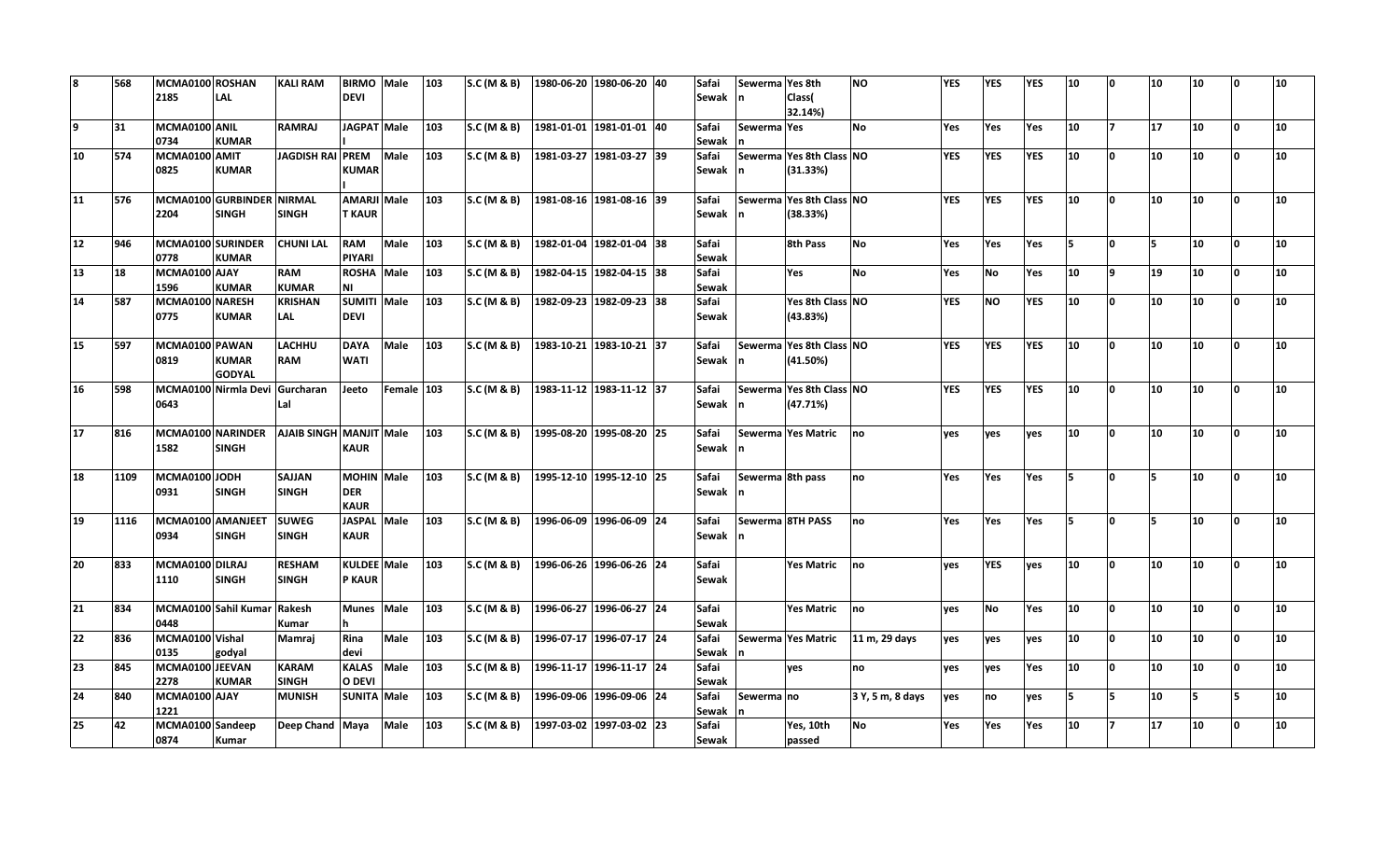| 26              | 848  | MCMA0100 GURJEET<br>0893  | <b>SINGH</b>                               | <b>MEHMA</b><br><b>SINGH</b>           | MANPR Male<br><b>EET</b><br><b>KAUR</b>    |                  | 103 | SC(M & B)   | 1997-03-08 1997-03-08 23 | Safai<br>Sewak n      |                        | Sewerma ves matric                 | no        | ves                                  | ves | ves | 10  | <b>O</b>     | 10 | 10 | <sup>0</sup> | 10               |
|-----------------|------|---------------------------|--------------------------------------------|----------------------------------------|--------------------------------------------|------------------|-----|-------------|--------------------------|-----------------------|------------------------|------------------------------------|-----------|--------------------------------------|-----|-----|-----|--------------|----|----|--------------|------------------|
| 27              | 296  | 1986                      | MCMA0100 MANPREET KIRPAL<br><b>SINGH</b>   | <b>SINGH</b>                           | <b>TEJ</b><br><b>KAUR</b>                  | Male             | 103 | S.C (M & B) | 1997-03-30 1997-03-30 23 | Safai<br>Sewak n      | Sewerma 8th-74%        |                                    | <b>No</b> | Yes-23Y-Yes<br>09m-<br>02d           |     | Yes | 10  | 5            | 15 | 10 | $\Omega$     | 10               |
| 28              | 850  | MCMA0100 KULJEET<br>0823  | <b>SINGH</b>                               | <b>DHARAM</b><br><b>SINGH</b>          | KARAM Male<br><b>JIT</b><br><b>KAUR</b>    |                  | 103 | S.C (M & B) | 1997-03-31 1997-03-31 23 | Safai<br>Sewak n      |                        | Sewerma Yes Matric                 | no        | ves                                  | ves | ves | ls. | 5            | 10 | 10 | lo.          | 10               |
| $\overline{29}$ | 855  | MCMA0100 Gurpreet<br>2251 | Singh                                      | <b>Balwinder</b><br>Singh              | Geeta<br>Rani                              | Male             | 103 | S.C (M & B) | 1997-09-30 1997-09-30 23 | Safai<br><b>Sewak</b> |                        | 8th-61.6%                          | No        | Yes-23Y-Yes<br>03m-<br>02d           |     | Yes | 10  | I٥           | 10 | 10 | n.           | 10               |
| 30              | 856  | MCMA0100 Johny<br>0294    |                                            | <b>Jasbir Singh</b>                    | Santos Male                                |                  | 103 | S.C (M & B) | 1997-10-15 1997-10-15 23 | Safai<br>Sewak n      |                        | Sewerma 8th-B-Grade No<br>12th-46% |           | Yes-23Y-Yes<br>02m-<br><b>16d</b>    |     | Yes | 10  | l N          | 10 | 10 | $\Omega$     | 10               |
| 31              | 858  | MCMA0100 RANBIR<br>1935   | <b>SINGH</b>                               | <b>PARWINDER KIRNA</b><br><b>SINGH</b> |                                            | Male             | 103 | SC(M & B)   | 1997-11-03 1997-11-03 23 | Safai<br><b>Sewak</b> |                        | 8th-A-Grade No<br>12th-55%         |           | Yes-23Y-Yes<br>$01m-$<br>29d         |     | Yes | 10  | n.           | 10 | 10 | $\Omega$     | 10               |
| 32              | 860  | MCMA0100 KARNAIL<br>0797  | <b>SINGH</b>                               | <b>GURDEEP</b><br><b>SINGH</b>         | DHARA Male<br>М<br><b>KAUR</b>             |                  | 103 | S.C (M & B) | 1998-01-06 1998-01-06 22 | Safai<br><b>Sewak</b> |                        | 8th-A-Grade No<br>10th-52.6%       |           | Yes-22Y-Yes<br>$11m -$<br><b>26d</b> |     | Yes | 10  | <sup>o</sup> | 10 | 10 | $\Omega$     | 10               |
| 33              | 865  | 1641                      | MCMA0100 MANPREET<br><b>KAUR</b>           | DARSHAN<br><b>SINGH</b>                | NT<br><b>KAUR</b>                          | KULWA Female 103 |     | S.C (M & B) | 1998-07-04 1998-07-04 22 | Safai<br>Sewak n      | Sewerma                | 10th-45%                           | <b>No</b> | Yes-22Y-No<br>08m-<br>24d            |     | Yes | 10  | O            | 10 | 10 | $\mathbf{0}$ | 10               |
| 34              | 1144 | 0925                      | MCMA0100 GURJINDER RAGHBIR<br><b>SINGH</b> | <b>SINGH</b>                           | <b>KULWI</b><br><b>NDER</b><br><b>KAUR</b> | Male             | 103 | S.C (M & B) | 1999-01-05 1999-01-05 21 | Safai<br>Sewak n      | Sewerma 8th pass       | 10th pass                          | no        | Yes                                  | Yes | Yes | l5. | <sup>o</sup> | 5  | 10 | n.           | 10               |
| 35              | 882  | MCMA0100 HARKIRAT<br>1890 | <b>SINGH</b>                               | <b>KULDEEP</b><br><b>SINGH</b>         | KULJEE Male<br><b>T KAUR</b>               |                  | 103 | SC(M & B)   | 1999-04-01 1999-04-01 21 | Safai<br><b>Sewak</b> |                        | 8th-C grade No                     |           | Yes-21Y-No<br>09m-<br>00d            |     | Yes | 10  | n            | 10 | 10 | 'n           | 10               |
| 36              | 885  | MCMA0100 NIKHIL<br>0661   |                                            | KARAMVEER SEEMA Male<br><b>SINGH</b>   |                                            |                  | 103 | S.C (M & B) | 1999-06-02 1999-06-02 21 | Safai<br>Sewak n      |                        | Sewerma 10th-65.3%<br>12th-68.9%   | <b>No</b> | Yes-21Y-Yes<br>06m-<br>30d           |     | Yes | 10  | O            | 10 | 10 | <sup>0</sup> | 10 <sup>10</sup> |
| 37              | 886  | MCMA0100 Gurmeet<br>0356  |                                            | Raj kumar                              | Puspa<br>devi                              | Male             | 103 | S.C (M & B) | 1999-07-06 1999-07-06 21 | Safai<br>Sewak        | Sewerma 8th-84%<br>In. | 10th-61%                           | <b>No</b> | Yes-22Y-No<br>05m-<br>11d            |     | Yes | 10  | O            | 10 | 10 | $\mathbf{0}$ | 10               |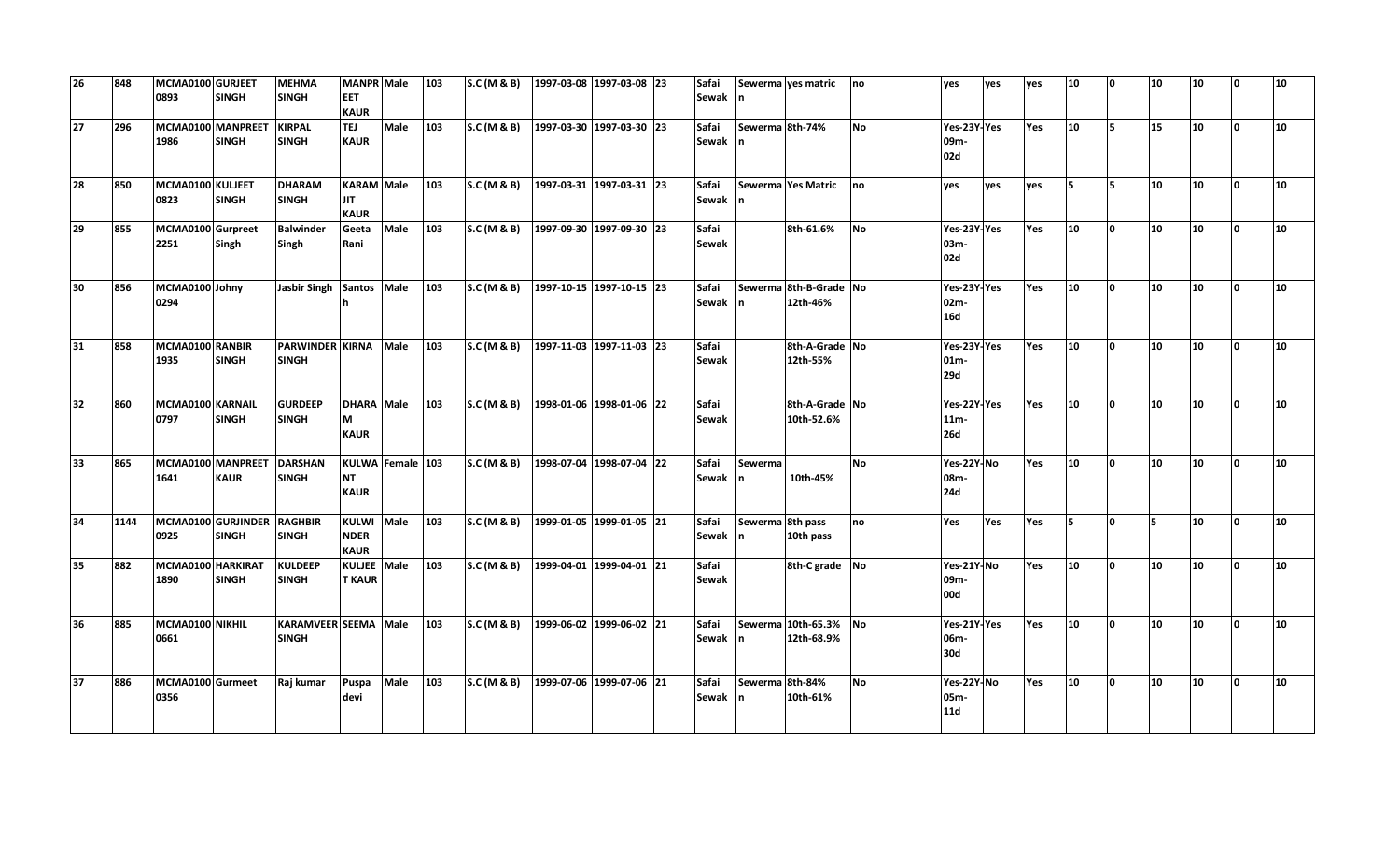| 38 | 889  | 0802                      | MCMA0100 MANINDER<br><b>SINGH</b>            | <b>MOHAN</b><br><b>SINGH</b>            | <b>BHUPIN</b> Male<br><b>DER</b><br><b>KAUR</b> |            | 103 | S.C (M & B)            | 1999-08-24  1999-08-24  21 | Safai<br>Sewak        |                       | 8th-61.4%<br>10th-68%        | <b>No</b>              | Yes-21Y-Yes<br>04m-<br>08d        |            | Yes        | 10  |              | 10  | 10  | n            | 10              |
|----|------|---------------------------|----------------------------------------------|-----------------------------------------|-------------------------------------------------|------------|-----|------------------------|----------------------------|-----------------------|-----------------------|------------------------------|------------------------|-----------------------------------|------------|------------|-----|--------------|-----|-----|--------------|-----------------|
| 39 | 890  | MCMA0100 RAVINDER<br>2042 | <b>SINGH</b>                                 | <b>RAJKUMAR</b>                         | <b>MANJE</b> Male<br><b>ET</b><br><b>KAUR</b>   |            | 103 | S.C (M & B)            | 1999-09-12  1999-09-12  21 | Safai<br>Sewak        |                       | Sewerma 10th-45%<br>12th-51% | <b>No</b>              | Yes-21Y-Yes<br>03m-<br><b>20d</b> |            | <b>Yes</b> | 10  | l N          | 10  | 10  | <sup>0</sup> | 10              |
| 40 | 30   | MCMA0100 Sunny<br>0872    | Kumar                                        | Roop Lal                                | Kela<br>rani                                    | Male       | 103 | S.C (M & B)            | 2000-04-16 2000-04-16 20   | Safai<br>Sewak        |                       | Yes                          | <b>No</b>              | Yes                               | Yes        | Yes        | 10  | <b>R</b>     | 18  | 10  | $\Omega$     | 10              |
| 41 | 1156 | 0928                      | MCMA0100 KARANJEET<br><b>SINGH</b>           | <b>PARWINDER KIRNA</b><br><b>SINGH</b>  |                                                 | Male       | 103 | <b>S.C (M &amp; B)</b> | 2000-04-21 2000-04-21 20   | Safai<br>Sewak        | Sewerma YES 8TH       | (GRADE-D)                    | <b>NO</b>              | <b>YES</b>                        | <b>YES</b> | <b>YES</b> | 15  | O            | 5   | 10  | n.           | 10              |
| 42 | 902  | MCMA0100 MANI<br>2060     | <b>KARAN</b>                                 | <b>ASHWANI</b><br><b>KUMAR</b>          | <b>REKHA</b>                                    | Male       | 103 | S.C (M & B)            | 2000-04-28 2000-04-28 20   | Safai<br><b>Sewak</b> |                       | 10thPass<br>12thPass         | <b>No</b>              | Yes                               | Yes        | Yes        | 10  |              | 10  | 10  | $\Omega$     | 10              |
| 43 | 908  | MCMA0100 GURPREET<br>0266 | <b>SINGH</b>                                 | <b>SWARAN</b><br><b>SINGH</b>           | <b>SHARA</b><br><b>NJIT</b><br><b>KAUR</b>      | Male       | 103 | <b>S.C (M &amp; B)</b> | 2000-11-04 2000-11-04 20   | Safai<br>Sewak        |                       | 8th Pass<br>10thPass         | No                     | Yes                               | Yes        | Yes        | 10  | n            | 10  | 10  | n.           | 10              |
| 44 | 911  | MCMA0100 DEEPAK<br>1904   | <b>SINGH</b>                                 | <b>PALVINDER</b><br><b>SINGH</b>        | <b>KARAM</b> Male<br><b>JEET</b><br><b>KAUR</b> |            | 103 | S.C (M & B)            | 2001-06-04 2001-06-04 19   | Safai<br><b>Sewak</b> |                       | 10thPass                     | No                     | Yes                               | Yes        | Yes        | 10  | n            | 10  | 10  | n.           | 10 <sup>1</sup> |
| 45 | 1172 | MCMA0100 RAJVEER<br>1297  | <b>KAUR</b>                                  | <b>GURCHARA</b><br><b>N SINGH</b>       | <b>GURJEE</b><br><b>T KAUR</b>                  | Female 103 |     | S.C (M & B)            | 2001-09-03 2001-09-03 19   | Safai<br>Sewak        | Sewerma YES 8TH       | (59.62%)                     | ΝO                     | <b>YES</b>                        | <b>YES</b> | <b>YES</b> | l5. | n            | 5   | 10  | <b>O</b>     | 10              |
| 46 | 916  | MCMA0100 RANJIT<br>1552   | <b>SINGH</b>                                 | LAKHWINDE MANJIT Male<br><b>R SINGH</b> | <b>KAUR</b>                                     |            | 103 | S.C (M & B)            | 2001-12-11 2001-12-11 19   | <b>Sewer</b><br>man   | Safai<br><b>Sewak</b> | 8th Pass                     | No                     | <b>Yes</b>                        | Yes        | Yes        | 10  | n            | 10  | 10  | <b>O</b>     | 10 <sup>1</sup> |
| 47 | 921  | MCMA0100 BALKAR<br>1537   | <b>SINGH</b>                                 | RAM CHAND SWARA Male                    | <b>N KAUR</b>                                   |            | 103 | S.C (M & B)            | 2002-01-16 2002-01-16 18   | Safai<br>Sewak        |                       | Sewerma 8th Pass             | No                     | Yes                               | Yes        | Yes        | 10  | n            | 10  | 10  | $\Omega$     | 10              |
| 48 | 928  | MCMA0100 DIMPY<br>2130    |                                              | <b>ROSHAN LAL GURME Male</b>            | <b>ETO</b>                                      |            | 103 | S.C (M & B)            | 2002-04-11 2002-04-11 18   | Safai<br><b>Sewak</b> | Sewerma 8th Pass      |                              | No                     | Yes                               | Yes        | Yes        | 10  | n            | 10  | 10  | lo.          | 10 <sup>1</sup> |
| 49 | 930  | MCMA0100 RAVINDER<br>0932 | <b>SINGH</b>                                 | <b>JASWINDER</b><br><b>SINGH</b>        | <b>JASVIR</b><br><b>KAUR</b>                    | Male       | 103 | S.C (M & B)            | 2002-08-04 2002-08-04 18   | Safai<br><b>Sewak</b> | Sewerma 8th Pass      | 10thPass                     | No                     | Yes                               | Yes        | Yes        | 10  |              | 10  | 10  | n            | 10              |
| 50 | 931  | MCMA0100 SANDEEP<br>0799  | <b>SINGH</b>                                 | <b>JAGTAR</b><br><b>SINGH</b>           | <b>BALJIN</b><br>DR<br><b>KAUR</b>              | Male       | 103 | S.C (M & B)            | 2002-10-17 2002-10-17 18   | Safai<br>Sewak        |                       | 8th Pass                     | No                     | Yes                               | Yes        | Yes        | 10  | n.           | 10  | 10  | n.           | 10              |
| 51 | 944  | 0559                      | MCMA0100 BALWINDER LATE SHRI<br><b>SINGH</b> | <b>SADHU</b><br><b>SINGH</b>            | <b>GURDE</b> Male<br><b>V KAUR</b>              |            | 103 | S.C (M & B)            | 1981-04-02 1981-04-02 39   | Safai<br>Sewak        | Sewerma No            |                              | <b>No</b>              | Yes                               | <b>No</b>  | Yes        | ls. | <sup>o</sup> | ls. | 5   | n.           | Б               |
| 52 | 945  | MCMA0100 BRIJ<br>0816     | <b>MOHAN</b>                                 | <b>SANT RAM</b>                         | KAMLE Male<br><b>SH</b>                         |            | 103 | S.C (M & B)            | 1981-06-16 1981-06-16 39   | Safai<br><b>Sewak</b> | Sewerma No            |                              | No                     | Yes                               | Yes        | Yes        | 15  | O            | 5   | 5   | 'n           |                 |
| 53 | 968  | MCMA0100 DINESHKU<br>0684 | <b>MAR</b>                                   | <b>FAGUL</b>                            | <b>SUKHIA Male</b>                              |            | 103 | S.C (M & B)            | 1985-01-01 1985-01-01 36   | Safai<br><b>Sewak</b> | Sewerma NO            |                              | NO                     | <b>YES</b>                        | <b>NO</b>  | <b>YES</b> | 15  | n.           | 5   | 15. | n.           | Б.              |
| 54 | 600  | MCMA0100 RAMAN<br>0801    | <b>KUMAR</b>                                 | <b>KAMALJIT</b>                         | <b>KIRAN</b><br><b>BALA</b>                     | Male       | 103 | S.C (M & B)            | 1984-02-02 1984-02-02 36   | Safai<br><b>Sewak</b> |                       | <b>NO</b>                    | YES (01Y, 08M,<br>09D) | YES                               | <b>YES</b> | <b>YES</b> | 10  | n            | 10  | 5   | n.           | Б.              |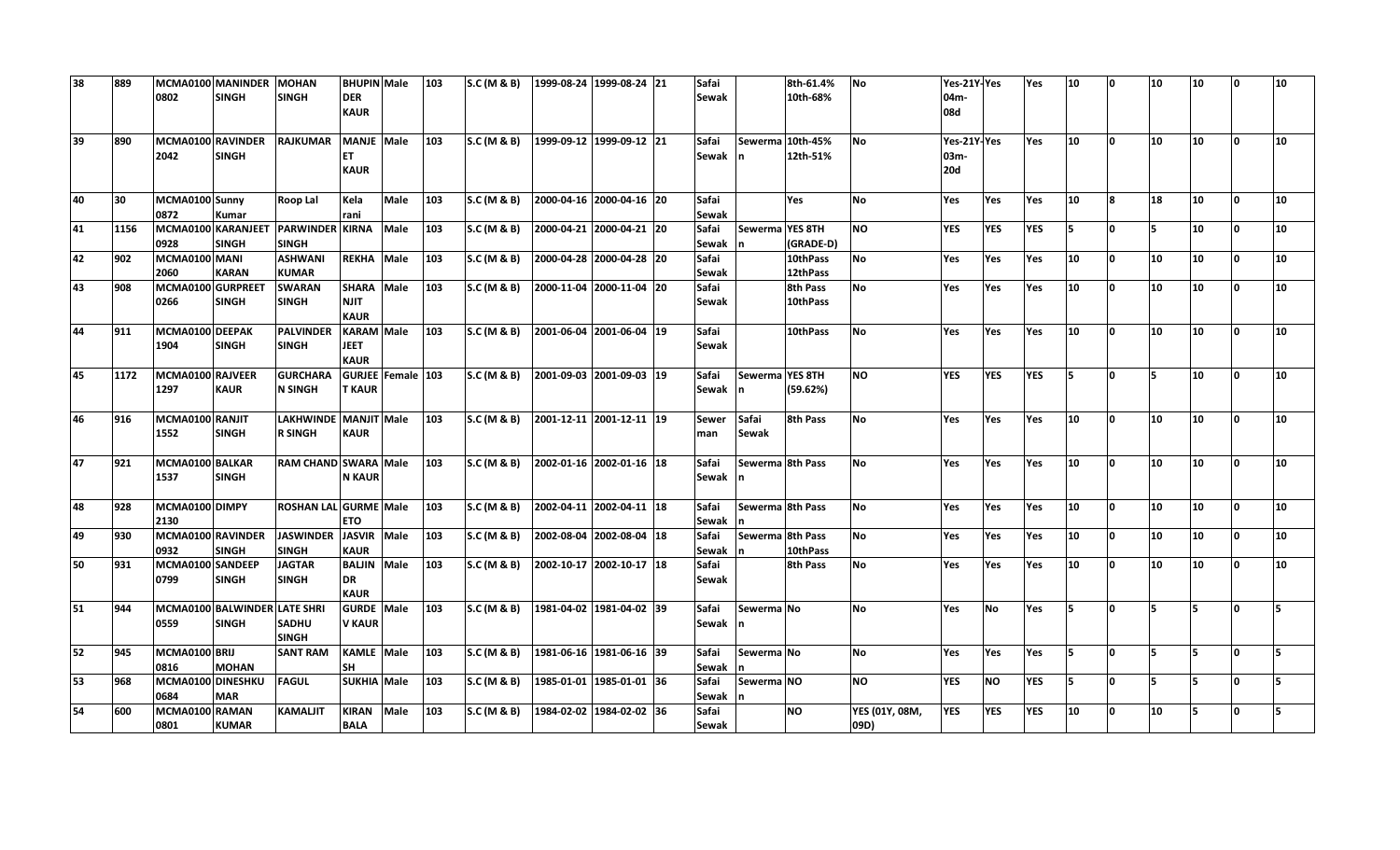| 55 | 629  | MCMA0100 Makhan<br>2078  | Singh                         | <b>Surinder</b><br>Singh       | Mukhti Male<br>ar Kaur                        |                          | 103 | <b>S.C</b> (M & B) |                          | 1986-03-15 1986-03-15 34 | Safai<br><b>Sewak</b> | Sewerma No |           | <b>No</b>                       | Yes                                  | No         | Yes        | 10              |          | 10 |   |    |    |
|----|------|--------------------------|-------------------------------|--------------------------------|-----------------------------------------------|--------------------------|-----|--------------------|--------------------------|--------------------------|-----------------------|------------|-----------|---------------------------------|--------------------------------------|------------|------------|-----------------|----------|----|---|----|----|
|    |      |                          |                               |                                |                                               |                          |     |                    |                          |                          |                       |            |           |                                 |                                      |            |            |                 |          |    |   |    |    |
| 56 | 1012 | MCMA0100 SUDAGAR<br>1437 | <b>SINGH</b>                  | <b>DHANA</b><br><b>SINGH</b>   | <b>HARBA</b> Male<br><b>NS</b><br><b>KAUR</b> |                          | 103 | <b>S.C</b> (M & B) | 1988-01-01 1988-01-01 33 |                          | Safai<br>Sewak        |            | no        | 1 v, 10 M                       | ves                                  | ves        | ves        | 5.              | n        |    |   | n  |    |
| 57 | 1014 | 2399                     | MCMA0100 Raju kumar Bhure lal |                                | Lakshm Male                                   |                          | 103 | S.C (M & B)        |                          | 1988-01-01 1988-01-01 33 | Safai<br><b>Sewak</b> | Sewerma no |           | 1 y, 2m, 27 days                | ves                                  | no         | yes        |                 | $\Omega$ |    |   | n  |    |
| 58 | 680  | MCMA0100 MALKIAT<br>2183 | <b>SINGH</b>                  | <b>SWARAN</b><br><b>SINGH</b>  | <b>KULDEE</b> Male<br><b>P KAUR</b>           |                          | 103 | S.C (M & B)        |                          | 1988-12-20 1988-12-20 32 | Safai<br>Sewak        | Sewerma No |           | Yes(00-11-20)                   | Yes-32Y-No<br>00 <sub>m</sub><br>12d |            | Yes        | 10 <sup>1</sup> | <b>n</b> | 10 | 5 | n. | 15 |
| 59 | 705  | MCMA0100 ANUJ<br>1799    |                               | <b>MAHINDER</b><br>PAL         | <b>MAMT</b><br><b>ESH</b>                     | Male                     | 103 | <b>S.C</b> (M & B) |                          | 1990-03-11 1990-03-11 30 | Safai<br>Sewak        | Sewerma No |           | <b>No</b>                       | Yes                                  | <b>No</b>  | Yes        | 10              | n        | 10 |   |    |    |
| 60 | 1040 | MCMA0100 MONU<br>1254    |                               | <b>HARPOOL</b>                 | <b>PREM</b>                                   | Male                     | 103 | S.C (M & B)        |                          | 1990-05-20 1990-05-20 30 | Safai<br>Sewak        | Sewerma no |           | 1 y, 9 m, 17 days               | ves                                  | no         | yes        |                 |          |    |   |    |    |
| 61 | 1052 | MCMA0100 DEEPAK<br>0286  |                               | <b>JAGDISH</b>                 | <b>USHA</b>                                   | Female 103               |     | S.C (M & B)        |                          | 1991-08-31 1991-08-31 29 | Safai<br><b>Sewak</b> | Sewerma No |           | Yes(01-04-00)                   | Yes-30Y No                           |            | Yes        | 5.              |          |    |   |    |    |
| 62 | 1034 | MCMA0100 REEMA<br>1056   | <b>RANI</b>                   | <b>GURDEEP</b><br><b>SINGH</b> | <b>KAUR</b>                                   | <b>BINDER Female 103</b> |     | S.C (M & B)        |                          | 1995-02-09 1995-02-09 25 | Safai<br>Sewak        |            | no        | no.                             | ves                                  | <b>NO</b>  | ves        |                 | n        |    |   |    |    |
| 63 | 1103 | MCMA0100 SHIV<br>1203    | <b>KUMAR</b>                  | <b>SURESH</b><br><b>KUMAR</b>  | <b>DOLTI</b>                                  | Male                     | 103 | <b>S.C</b> (M & B) |                          | 1995-03-10 1995-03-10 25 | Safai<br>Sewak        | Sewerma No |           | Yes (1years<br>3months 0 days)  | Yes                                  | Yes        | Yes        | 5.              | n        |    |   |    |    |
| 64 | 1143 | MCMA0100 Sapna<br>2408   |                               | Kallu                          | Raio                                          | Female 103               |     | S.C (M & B)        | 1999-01-01 1999-01-01 22 |                          | Safai<br>Sewak        | Sewerma No |           | yes(1year 2month yes<br>28days) |                                      | no         | ves        | 5               | n        |    |   | n  |    |
| 65 | 1170 | MCMA0100 MANI<br>1233    |                               | <b>SATPAL</b><br><b>SINGH</b>  | <b>KAILAS</b><br>HO<br><b>DEVI</b>            | Male                     | 103 | <b>S.C</b> (M & B) | 2001-04-23 2001-04-23 19 |                          | Safai<br>Sewak        |            | <b>NO</b> | <b>NO</b>                       | <b>YES</b>                           | <b>NO</b>  | <b>YES</b> | 5               |          |    |   | n  |    |
| 66 | 1165 | MCMA0100 SANDEEP<br>1288 |                               | <b>PARAS</b><br><b>NATH</b>    | <b>BIMLA</b>                                  | Male                     | 103 | S.C (M & B)        | 2001-01-16 2001-01-16 19 |                          | Safai<br>Sewak        | Sewerma NO |           | <b>YES 01Y, 10M,</b><br>10D)    | <b>YES</b>                           | <b>NO</b>  | <b>YES</b> |                 | n        |    |   |    |    |
| 67 | 1175 | MCMA0100 VINIT<br>2086   | <b>KUMAR</b>                  | <b>RAJU</b><br><b>KUMAR</b>    | <b>SUNITA Male</b><br><b>DEVI</b>             |                          | 103 | <b>S.C</b> (M & B) | 2002-05-03 2002-05-03 18 |                          | Safai<br>Sewak n      | Sewerma NO |           | <b>NO</b>                       | <b>YES</b>                           | <b>YES</b> | <b>YES</b> |                 |          |    |   |    |    |

**List of Selected Safai Sewak, S.C (Ramdasia & others)**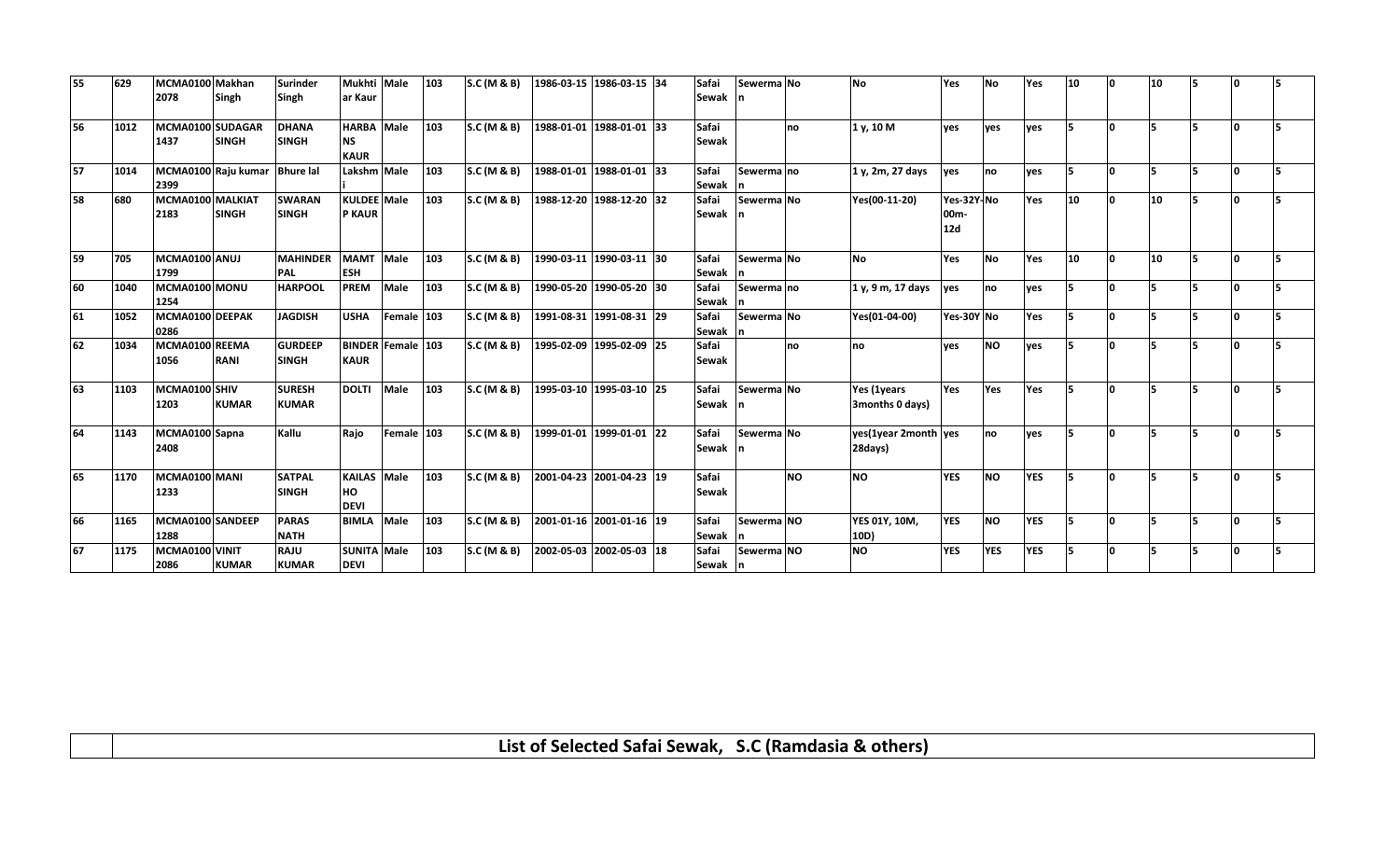| Sr No.                  | Sr. No. | Application Applicant |                           | <b>Father</b>        |                   |                   |     | Mother Gender categor Category_De D.O.B as |            | D.O.B as                 | <b>AGE IN</b> |         |                 | post_pr post_pre Qualification Experience |                    | Age          | Domicil Caste        |                 |              | Qualific Experie Total |                 |                 | Qualific Experie Total |                |
|-------------------------|---------|-----------------------|---------------------------|----------------------|-------------------|-------------------|-----|--------------------------------------------|------------|--------------------------|---------------|---------|-----------------|-------------------------------------------|--------------------|--------------|----------------------|-----------------|--------------|------------------------|-----------------|-----------------|------------------------|----------------|
|                         | As Per  | No.                   | <b>Name</b>               | <b>Name</b>          | Name              |                   |     | y code scription                           | per Online | per                      | vear          | ef1     | f2              | Certificated Certificate                  |                    | Proof        | le                   | Certific ation  |              | nce                    | <b>Marks</b>    | ation           | nce                    | <b>Marks</b>   |
|                         | Counsel |                       |                           |                      |                   |                   |     |                                            | App.       | Counseling               |               |         |                 | <b>Attached</b>                           | Attached (Y/N)     |              | Attache Certific ate |                 | <b>Marks</b> | <b>Marks</b>           | as Per          | Marks           | <b>Marks</b>           | las            |
|                         | ing     |                       |                           |                      |                   |                   |     |                                            |            | Report                   |               |         |                 | (Y/N)                                     |                    | $d(Y/N)$ ate |                      | Attache as Per  |              | as Per                 | online          | as Per          | as Per                 | <b>Counsel</b> |
|                         | Report  |                       |                           |                      |                   |                   |     |                                            |            |                          |               |         |                 |                                           |                    |              |                      | Attache d (Y/N) | online       | online                 | app             |                 | Counsel Counsel ing    |                |
|                         |         |                       |                           |                      |                   |                   |     |                                            |            |                          |               |         |                 |                                           |                    |              | d (Y/N)              |                 | app.         | app                    |                 | ing             | ing                    | Report         |
|                         |         |                       |                           |                      |                   |                   |     |                                            |            |                          |               |         |                 |                                           |                    |              |                      |                 |              |                        |                 |                 | Report Report          |                |
| 1                       | 111     | MCMA0100 MALIKA       |                           | <b>PACHA</b>         | SANTI             | Female 104        |     | <b>S.C</b>                                 |            | 1970-03-20 1970-03-20 50 |               | Safai   | Sewerma No      |                                           | Yes $(12)$ years 7 | Yes          | Yes                  | Yes             | l5           | 10                     | 15              |                 | 10                     | 15             |
|                         |         | 1919                  |                           | <b>MURTU</b>         |                   |                   |     | (Ramdasia &                                |            |                          |               | Sewak n |                 |                                           | months 22 days     |              |                      |                 |              |                        |                 |                 |                        |                |
|                         |         |                       |                           |                      |                   |                   |     | others)                                    |            |                          |               |         |                 |                                           |                    |              |                      |                 |              |                        |                 |                 |                        |                |
| $\overline{2}$          | 228     |                       | MCMA0100 Tej Bahadur Lale |                      | Jhabhli Male      |                   | 104 | S.C                                        |            | 1971-01-20 1971-01-20 49 |               | Safai   | Sewerma Yes 8th |                                           | <b>No</b>          | Yes          | <b>No</b>            | Yes             | 10           | 5                      | 15              | 10              | <b>n</b>               | 10             |
|                         |         | 0771                  |                           |                      |                   |                   |     | (Ramdasia &                                |            |                          |               | Sewak   |                 |                                           |                    |              |                      |                 |              |                        |                 |                 |                        |                |
|                         |         |                       |                           |                      |                   |                   |     | others)                                    |            |                          |               |         |                 |                                           |                    |              |                      |                 |              |                        |                 |                 |                        |                |
| $\overline{\mathbf{3}}$ | 567     | MCMA0100 NARESH       |                           | <b>SURAT RAM</b>     | <b>GURDE</b> Male |                   | 104 | S.C                                        |            | 1980-05-20 1980-05-20 40 |               | Safai   |                 | Yes 8th Class NO                          |                    | <b>YES</b>   | <b>YES</b>           | <b>YES</b>      | 10           | l N                    | 10              | 10              | 0                      | 10             |
|                         |         | 1806                  | <b>KUMAR</b>              |                      | <b>V KAUR</b>     |                   |     | (Ramdasia &                                |            |                          |               | Sewak   |                 | (33%)                                     |                    |              |                      |                 |              |                        |                 |                 |                        |                |
|                         |         |                       |                           |                      |                   |                   |     | others)                                    |            |                          |               |         |                 |                                           |                    |              |                      |                 |              |                        |                 |                 |                        |                |
|                         | 571     |                       | MCMA0100 GURSHARA         | HARBHAJAN AJMER Male |                   |                   | 104 | S.C                                        |            | 1980-12-15 1980-12-15 40 |               | Safai   |                 | Sewerma Yes 8th Class NO                  |                    | <b>YES</b>   | <b>YES</b>           | <b>YES</b>      | 10           | l n                    | 10              | 10              | ١o                     | 10             |
|                         |         | 2261                  | <b>N SINGH</b>            | <b>SINGH</b>         | <b>KAUR</b>       |                   |     | (Ramdasia &                                |            |                          |               | Sewak   |                 | (56.33%)                                  |                    |              |                      |                 |              |                        |                 |                 |                        |                |
|                         |         |                       |                           |                      |                   |                   |     | others)                                    |            |                          |               |         |                 |                                           |                    |              |                      |                 |              |                        |                 |                 |                        |                |
| 5                       | 36      | MCMA0100 Mukesh       |                           | Jagdev               |                   | Santra Female 104 |     | S.C                                        |            | 1981-09-19 1981-09-19 39 |               | Safai   |                 | Sewerma Yes, 10th                         | No                 | Yes          | Yes                  | Yes             | 10           | 17.                    | 17              | 10              | ١o                     | 10             |
|                         |         | 0410                  | bala                      | kumar                |                   |                   |     | (Ramdasia &                                |            |                          |               | Sewak   |                 | passed                                    |                    |              |                      |                 |              |                        |                 |                 |                        |                |
|                         |         |                       |                           |                      |                   |                   |     | others)                                    |            |                          |               |         |                 |                                           |                    |              |                      |                 |              |                        |                 |                 |                        |                |
| 6                       | 580     |                       | MCMA0100 KAMALDEE         | <b>NIRMAL</b>        | KULWI Male        |                   | 104 | s.c                                        |            | 1982-01-26 1982-01-26 38 |               | Safai   |                 | Yes 8th Class NO                          |                    | <b>YES</b>   | <b>YES</b>           | <b>YES</b>      | 10           | ١o                     | 10 <sup>°</sup> | 10              | ١o                     | 10             |
|                         |         | 1502                  | P SINGH                   | <b>SINGH</b>         | <b>NDER</b>       |                   |     | (Ramdasia &                                |            |                          |               | Sewak   |                 | (38.33%)                                  |                    |              |                      |                 |              |                        |                 |                 |                        |                |
|                         |         |                       |                           |                      | <b>KAUR</b>       |                   |     | others)                                    |            |                          |               |         |                 |                                           |                    |              |                      |                 |              |                        |                 |                 |                        |                |
| 17.                     | 581     |                       | MCMA0100 RAJ KUMAR RAM    |                      | SOMW Male         |                   | 104 | s.c                                        |            | 1982-02-28 1982-02-28 38 |               | Safai   |                 | Sewerma Yes 8th Class NO                  |                    | <b>YES</b>   | <b>YES</b>           | <b>YES</b>      | 10           | ١o                     | 10              | 10              | I٥                     | 10             |
|                         |         | 0798                  |                           | <b>DULARE</b>        | ATI               |                   |     | (Ramdasia &                                |            |                          |               | Sewak   |                 | (57.83%)                                  |                    |              |                      |                 |              |                        |                 |                 |                        |                |
|                         |         |                       |                           |                      |                   |                   |     | others)                                    |            |                          |               |         |                 |                                           |                    |              |                      |                 |              |                        |                 |                 |                        |                |
| 8                       | 585     | MCMA0100 RAJINDER     |                           | <b>RAM PAHL</b>      | BIRMA             | Male              | 104 | s.c                                        |            | 1982-04-29 1982-04-29 38 |               | Safai   |                 | Yes 8th Class NO                          |                    | <b>YES</b>   | <b>NO</b>            | <b>YES</b>      | 10           | <b>n</b>               | 10              | 10              | $\Omega$               | 10             |
|                         |         | 1082                  |                           |                      | <b>TTI</b>        |                   |     | (Ramdasia &                                |            |                          |               | Sewak   |                 | (47%)                                     |                    |              |                      |                 |              |                        |                 |                 |                        |                |
|                         |         |                       |                           |                      |                   |                   |     | others)                                    |            |                          |               |         |                 |                                           |                    |              |                      |                 |              |                        |                 |                 |                        |                |
| 9                       | 592     | MCMA0100 BINOD        |                           | <b>SUGAN</b>         | DURGA Male        |                   | 104 | s.c                                        |            | 1983-11-11 1983-11-11 37 |               | Safai   |                 | Sewerma Yes 8th Class NO                  |                    | <b>YES</b>   | <b>NO</b>            | yes             | 10           | l n                    | 10              | 10 <sub>1</sub> | $\Omega$               | 10             |
|                         |         | 0384                  | <b>KUMAR</b>              | <b>SHAH</b>          | <b>WATI</b>       |                   |     | (Ramdasia &                                |            |                          |               | Sewak   |                 | (46.67%)                                  |                    |              |                      |                 |              |                        |                 |                 |                        |                |
|                         |         |                       |                           |                      | <b>DEVI</b>       |                   |     | others)                                    |            |                          |               |         |                 |                                           |                    |              |                      |                 |              |                        |                 |                 |                        |                |
| 10                      | 815     |                       | MCMA0100 SATWINDER AJMER  |                      | <b>MANJE</b> Male |                   | 104 | S.C                                        |            | 1995-08-10 1995-08-10 25 |               | Safai   |                 | Sewerma Yes Matric                        | <b>Ino</b>         | ves          | <b>YES</b>           | ves             | 10           | l N                    | 10              | 10              | ١o                     | 10             |
|                         |         | 2269                  | <b>SINGH</b>              | <b>SINGH</b>         | ET.               |                   |     | (Ramdasia &                                |            |                          |               | Sewak n |                 |                                           |                    |              |                      |                 |              |                        |                 |                 |                        |                |
|                         |         |                       |                           |                      | <b>KAUR</b>       |                   |     | others)                                    |            |                          |               |         |                 |                                           |                    |              |                      |                 |              |                        |                 |                 |                        |                |
| 11                      | 818     |                       | MCMA0100 GURWINDE MOHAN   |                      | KULWI Male        |                   | 104 | S.C                                        |            | 1995-10-12 1995-10-12 25 |               | Safai   |                 | Sewerma Yes Matric                        | <b>Ino</b>         | ves          | ves                  | yes             | 10           | n                      | 10              | 10              | ١o                     | 10             |
|                         |         | 1802                  | <b>R SINGH</b>            | <b>SINGH</b>         | <b>NDER</b>       |                   |     | (Ramdasia &                                |            |                          |               | Sewak   |                 |                                           |                    |              |                      |                 |              |                        |                 |                 |                        |                |
|                         |         |                       |                           |                      | <b>KAUR</b>       |                   |     | others)                                    |            |                          |               |         |                 |                                           |                    |              |                      |                 |              |                        |                 |                 |                        |                |
|                         |         |                       |                           |                      |                   |                   |     |                                            |            |                          |               |         |                 |                                           |                    |              |                      |                 | 10           | 6                      | 16 <sup>1</sup> |                 | ١o                     | 10             |
| 12                      | 51      | MCMA0100 SHIV         |                           | <b>RAKESH</b>        | <b>BIMLA</b> Male |                   | 104 | s.c                                        |            | 1995-11-01 1995-11-01 25 |               | Safai   |                 | Sewerma 8th-66.8%                         | No                 | Yes-25Y-No   |                      | Yes             |              |                        |                 | 10 <sub>1</sub> |                        |                |
|                         |         | 1846                  | <b>KUMAR</b>              |                      |                   |                   |     | (Ramdasia &                                |            |                          |               | Sewak n |                 |                                           |                    | 02m          |                      |                 |              |                        |                 |                 |                        |                |
|                         |         |                       |                           |                      |                   |                   |     | others)                                    |            |                          |               |         |                 |                                           |                    |              |                      |                 |              |                        |                 |                 |                        |                |
| 13                      | 822     | MCMA0100 RAJINDER     |                           | <b>DUTAR</b>         | BHAJA Male        |                   | 104 | s.c                                        |            | 1996-03-18 1996-03-18 24 |               | Safai   |                 | Sewerma Yes Matric                        | <b>Ino</b>         | yes          | ves                  | ves             | 10           | <b>O</b>               | 10              | 10              | 0                      | 10             |
|                         |         | 0946                  | <b>SINGH</b>              | <b>SINGH</b>         | <b>N KAUR</b>     |                   |     | (Ramdasia &                                |            |                          |               | Sewak n |                 |                                           |                    |              |                      |                 |              |                        |                 |                 |                        |                |
|                         |         |                       |                           |                      |                   |                   |     | others)                                    |            |                          |               |         |                 |                                           |                    |              |                      |                 |              |                        |                 |                 |                        |                |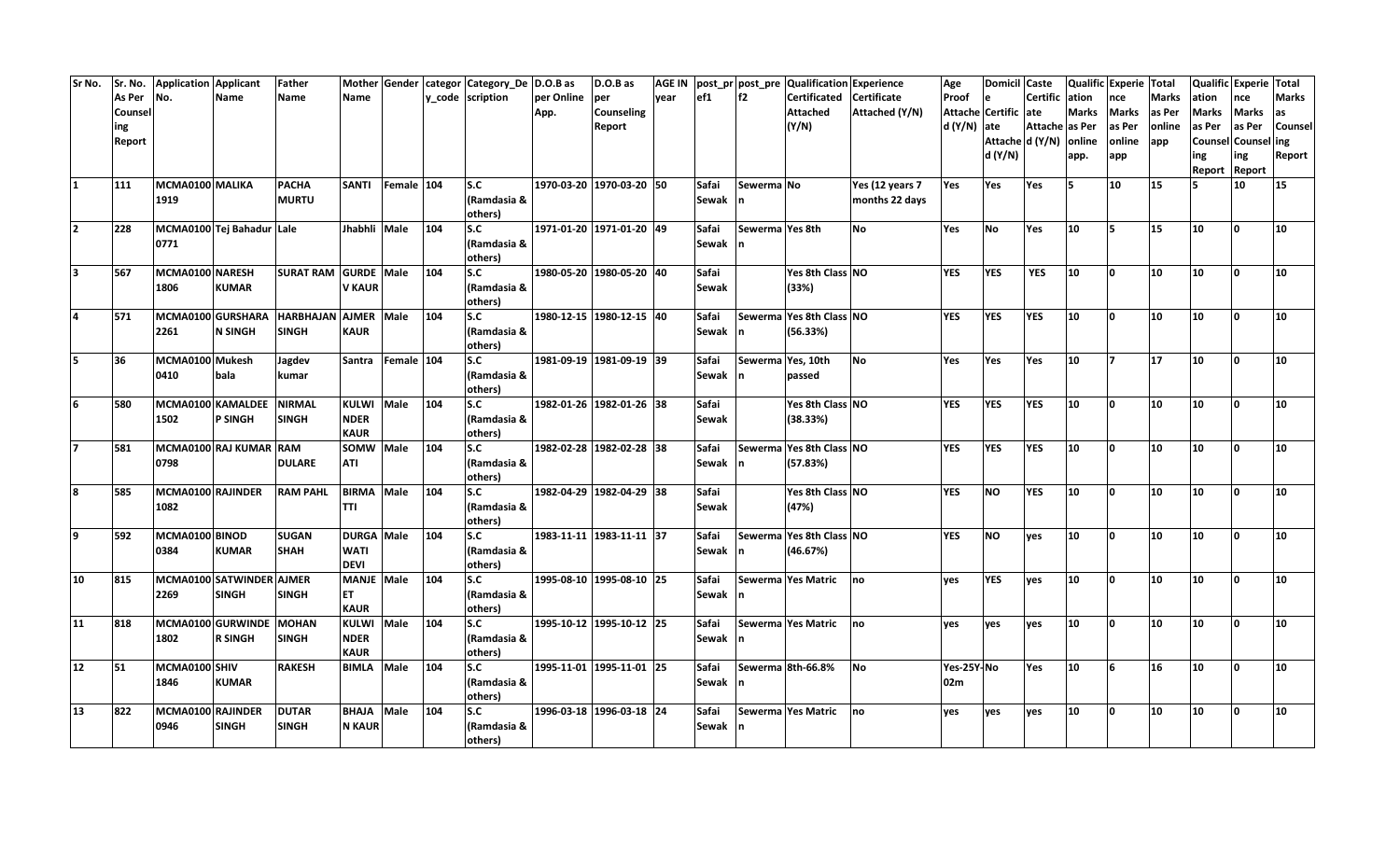| 14              | 824  | 0204                      | MCMA0100 Ajay kumar Jit Ram                |                                 | kamla<br><b>Devi</b>              | Male              | 104 | s.c<br>(Ramdasia &<br>others)               | 1996-04-02 1996-04-02 24 | Safai<br>Sewak n      |                  | Sewerma Yes Matric            | no                              | yes                                  | ves        | yes | 10  | ١o       | 10  | 10 | ١o | 10 |
|-----------------|------|---------------------------|--------------------------------------------|---------------------------------|-----------------------------------|-------------------|-----|---------------------------------------------|--------------------------|-----------------------|------------------|-------------------------------|---------------------------------|--------------------------------------|------------|-----|-----|----------|-----|----|----|----|
| 15              | 825  | 0144                      | MCMA0100 Sunil kumar Gurmeet               | singh                           | Veero<br>bai                      | Male              | 104 | S.C<br>(Ramdasia &<br>others)               | 1996-04-08 1996-04-08 24 | Safai<br>Sewak n      |                  | Sewerma Yes Matric no         |                                 | ves                                  | ves        | ves | 10  | ١o       | 10  | 10 | I٥ | 10 |
| 16              | 52   | MCMA0100 Sanjay<br>0405   | <b>Kumar</b>                               | <b>Chhote lal</b>               | <b>Hirday</b><br>suri             | Male              | 104 | s.c<br>(Ramdasia &<br>others)               | 1997-01-06 1997-01-06 23 | Safai<br>Sewak        |                  | 10th-58%<br>12th - 51%        | <b>No</b>                       | Yes-23Y-Yes<br>$11m -$<br><b>26d</b> |            | Yes | 10  | 6        | 16  | 10 | ١o | 10 |
| 17              | 1127 | MCMA0100 HARISH<br>0548   | <b>KUMAR</b>                               | <b>RAVINDER</b><br><b>KUMAR</b> | <b>SONIA</b><br><b>KUMAR</b>      | Male              | 104 | S.C<br>(Ramdasia &<br>others)               | 1997-07-06 1997-07-06 23 | Safai<br>Sewak        |                  | 10th Pass<br>and 12th<br>pass | no                              | Yes                                  | Yes        | Yes | l5. | I٥       | l5  | 10 | ١o | 10 |
| 18              | 853  | MCMA0100 Gurinder<br>0807 | Singh                                      | Charan singh Jaspal             | kaur                              | Male              | 104 | S.C<br>(Ramdasia &<br>others)               | 1997-07-12 1997-07-12 23 | Safai<br>Sewak n      | Sewerma 10th-63% | 12th-84%                      | Yes(01-02-29)                   | Yes-23Y-Yes<br>05m-<br><b>20d</b>    |            | Yes | 10  | ١o       | 10  | 10 | I٥ | 10 |
| 19              | 862  | MCMA0100 POOJA<br>0473    |                                            | <b>ANTHONY</b>                  | SHANTI Female 104                 |                   |     | S.C <sub>om</sub><br>(Ramdasia &<br>others) | 1998-04-14 1998-04-14 22 | Safai<br><b>Sewak</b> |                  | 10th-54%                      | No                              | Yes-22Y-Yes<br>08m-<br>17d           |            | Yes | 10  | $\Omega$ | 10  | 10 | ١o | 10 |
| 20              | 870  | MCMA0100 SOORAJ<br>1927   |                                            | <b>RAKESH</b>                   | <b>BIMLA</b>                      | Male              | 104 | S.C<br>(Ramdasia &<br>others)               | 1998-11-13 1998-11-13 22 | Safai<br>Sewak n      |                  | Sewerma 8th-87.7%             | <b>No</b>                       | Yes-22Y-No<br>$01m -$<br>19d         |            | Yes | 10  | ١o       | 10  | 10 | ١o | 10 |
| $\overline{21}$ | 1139 | MCMA0100 GURU RAJ<br>0713 |                                            | <b>RAJA</b>                     | LAXMI Male                        |                   | 104 | s.c<br>(Ramdasia &<br>others)               | 1998-10-01 1998-10-01 22 | Safai<br>Sewak n      |                  | Sewerma 10th pass             | yes(1year 3month Yes<br>days)   |                                      | <b>YES</b> | Yes | ls. | I٥       | l5. | 10 | ١o | 10 |
| 22              | 878  | MCMA0100 ZEENA<br>0480    |                                            | <b>ANTHONY</b>                  |                                   | SHANTI Female 104 |     | S.C<br>(Ramdasia &<br>others)               | 1999-01-17 1999-01-17 21 | Safai<br>Sewak        |                  | 10th-77.4% No                 |                                 | Yes-20Y-Yes<br>10m-<br>29d           |            | Yes | 10  | <b>O</b> | 10  | 10 | ١o | 10 |
| 23              | 884  | MCMA0100 BUTTA<br>0633    | <b>SINGH</b>                               | <b>GURCHARN</b><br><b>SINGH</b> | <b>RANJIT Male</b><br><b>KAUR</b> |                   | 104 | S.C<br>(Ramdasia &<br>others)               | 1999-05-24 1999-05-24 21 | Safai<br>Sewak n      |                  | Sewerma 8th-51.3%             | <b>No</b>                       | Yes-21Y-YES<br>07m-<br>08d           |            | Yes | 10  | ١o       | 10  | 10 | ١o | 10 |
| 24              | 299  | MCMA0100 Yoginder<br>0542 |                                            | Lt Sh Vijay<br>kumar            | Reshma Male                       |                   | 104 | S.C<br>(Ramdasia &<br>others)               | 1999-10-17 1999-10-17 21 | Safai<br>Sewak        |                  | 10th-58%                      | <b>No</b>                       | Yes-21Y-Yes<br>02m-<br>22d           |            | Yes | 10  | İ5.      | 15  | 10 | ١o | 10 |
| 25              | 1145 | 1266                      | MCMA0100 DHANALAK RAJA<br><b>SHMI RAJA</b> |                                 | <b>NI</b>                         | DAUM Female 104   |     | S.C<br>(Ramdasia &<br>others)               | 1999-01-15 1999-01-15 21 | Safai<br>Sewak        |                  | 10th pass                     | yes(1year 6month Yes<br>12days) |                                      | <b>No</b>  | Yes | Is. | I٥       | l5  | 10 | I٥ | 10 |
| 26              | 1155 | MCMA0100 AMIT<br>1579     | <b>KUMAR</b>                               | <b>ISHWAR</b><br><b>DASS</b>    | <b>BIMLA</b> Male<br><b>RANI</b>  |                   | 104 | S.C<br>(Ramdasia &<br>others)               | 2000-02-05 2000-02-05 20 | Safai<br>Sewak In     | Sewerma YES 10TH | (57.38%)                      | N                               | <b>YES</b>                           | <b>YES</b> | YES | 15. | l n      | l5  | 10 | 0  | 10 |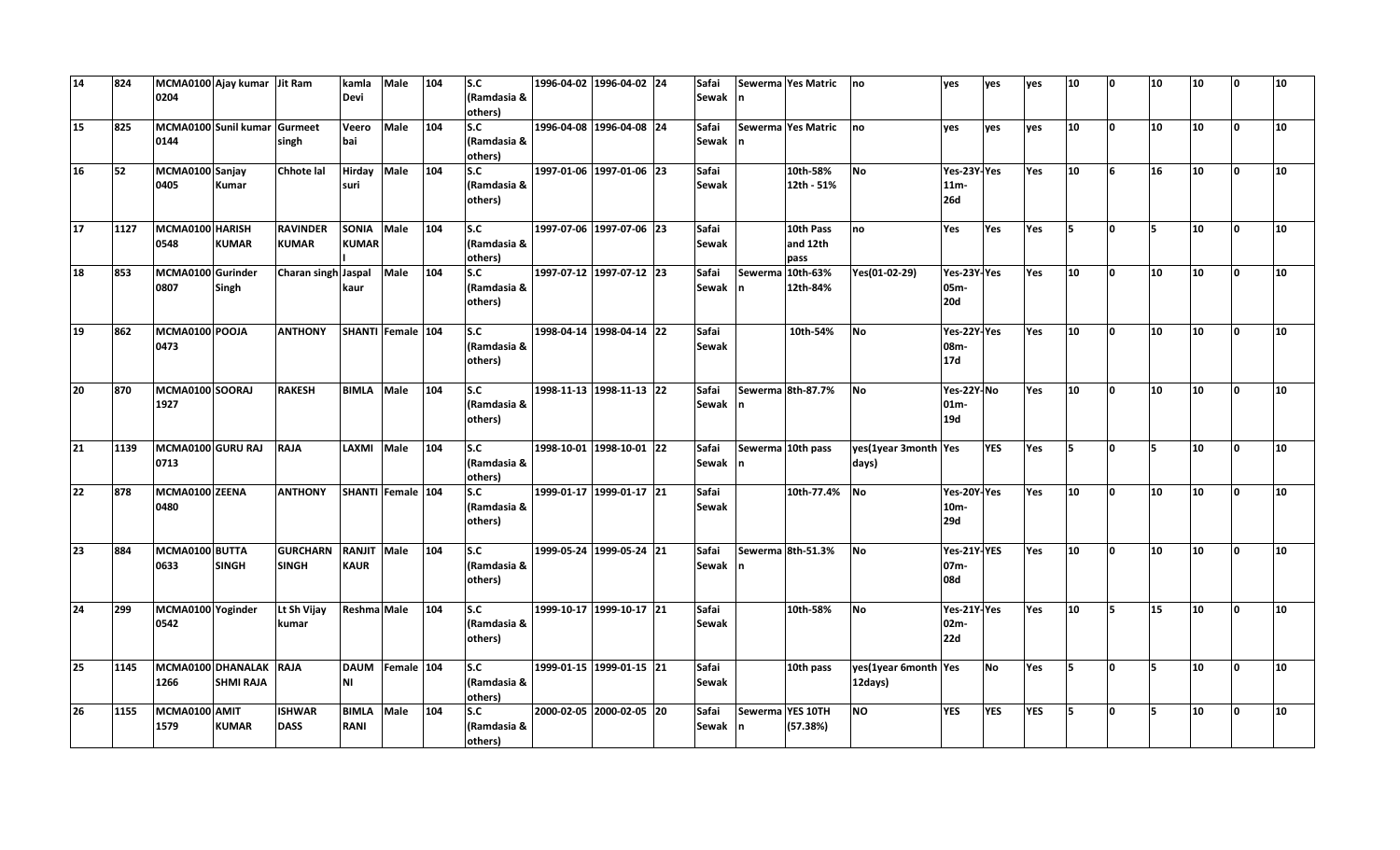| 27 | 905  | 2279                     | MCMA0100 KARANVEER AJMER<br><b>SINGH</b> | <b>SINGH</b>                          | <b>MANJE Male</b><br><b>ET</b>    |                    | 104 | $\overline{\mathsf{S}.c}$<br>(Ramdasia & | 2000-06-17 2000-06-17 20 | Safai<br>Sewak n      |                  | Sewerma 10thpass                 | No                              | Yes                                     | <b>No</b>   | Yes        | 10              | n            | 10  | 10  | <sup>n</sup> | 10  |
|----|------|--------------------------|------------------------------------------|---------------------------------------|-----------------------------------|--------------------|-----|------------------------------------------|--------------------------|-----------------------|------------------|----------------------------------|---------------------------------|-----------------------------------------|-------------|------------|-----------------|--------------|-----|-----|--------------|-----|
|    |      |                          |                                          |                                       | <b>KAUR</b>                       |                    |     | others)                                  |                          |                       |                  |                                  |                                 |                                         |             |            |                 |              |     |     |              |     |
| 28 | 906  | MCMA0100 Gurleen<br>0302 | Singh                                    | <b>Avtar Singh</b>                    | Surinde Male<br>r Kaur            |                    | 104 | S.C<br>(Ramdasia &<br>others)            | 2000-06-25 2000-06-25 20 | Safai<br>Sewak        |                  | 8th 10th<br>12thPass B.A<br>pass | N <sub>o</sub>                  | Yes                                     | Yes         | Yes        | 10              | O            | 10  | 10  | I٥           | 10  |
| 29 | 904  | MCMA0100 AKASH<br>1902   | <b>KUMAR</b>                             | <b>RAJPAL</b>                         | MEENA Male                        |                    | 104 | S.C<br>(Ramdasia &<br>others)            | 2000-06-11 2000-06-11 20 | Safai<br>Sewak n      |                  | Sewerma 10th 12TH<br>Pass        | Yes (2years<br>4months 22 days) | Yes                                     | <b>No</b>   | Yes        | 10              | <sup>o</sup> | 10  | 10  | n.           | 10  |
| 30 | 914  | MCMA0100 GURDEEP<br>0624 | <b>SINGH</b>                             | GURBHAJAN SURESH Male<br><b>SINGH</b> | <b>KUMAR</b>                      |                    | 104 | S.C<br>(Ramdasia &<br>others)            | 2001-09-13 2001-09-13 19 | Safai<br>Sewak n      | Sewerma 8th Pass | 10th 12TH<br>Pass                | <b>No</b>                       | Yes                                     | Yes         | Yes        | 10              | O            | 10  | 10  | <sup>o</sup> | 10  |
| 31 | 220  | MCMA0100 SUMAN<br>1685   |                                          | Rosan                                 |                                   | Triveni Female 104 |     | s.c <br>(Ramdasia &<br>others)           | 1981-01-01 1981-01-01 40 | Safai<br>Sewak        |                  | <b>No</b>                        | Yes, 25 days                    | Yes                                     | Yes         | Yes        | 10 <sup>1</sup> | 5            | 15  | 5   | I٥           | Б   |
| 32 | 591  | MCMA0100 Munna<br>0770   | <b>Mahto</b>                             | Keshwar<br><b>Mahto</b>               | Diwant Male<br>Devi               |                    | 104 | S.C<br>(Ramdasia &<br>others)            | 1983-01-01 1983-01-01 38 | Safai<br>Sewak n      | Sewerma NO       |                                  | <b>NO</b>                       | <b>YES</b>                              | <b>YES</b>  | <b>YES</b> | 10              | l0.          | 10  | l5  | n.           |     |
| 33 | 45   | MCMA0100 Babli<br>0590   |                                          | Om parkash Omwat Female 104           |                                   |                    |     | S.C<br>(Ramdasia &<br>others)            | 1985-01-01 1985-01-01 36 | Safai<br>Sewak n      | Sewerma No       |                                  | <b>No</b>                       | Yes                                     | Applied Yes |            | 10              | 6            | 16  | 15. | $\Omega$     | Б.  |
| 34 | 668  | MCMA0100 Vasanti<br>1215 |                                          | Karpan                                | sam                               | Santho Female 104  |     | S.C<br>(Ramdasia &<br>others)            | 1988-03-17 1988-03-17 32 | Safai<br>Sewak n      | Sewerma No       |                                  | <b>No</b>                       | Yes-32Y-No<br>09m-<br><b>15d</b>        |             | ves        | 10 <sub>1</sub> | <sup>o</sup> | 10  | l5  | n.           |     |
| 35 | 1023 | MCMA0100 KRISHAN<br>1087 | <b>KUMAR</b>                             | VEERU RAM BUGULI Male                 | <b>DEVI</b>                       |                    | 104 | S.C<br>(Ramdasia &<br>others)            | 1989-01-01 1989-01-01 32 | Safai<br>Sewak        |                  | no                               | 1 y, 13 days                    | ves                                     | ves         | ves        | İ5.             | O            | l5. | 5   | $\Omega$     | 5   |
| 36 | 1043 | MCMA0100 VEERAMA<br>0582 |                                          | <b>KOLANGI</b>                        |                                   | MUKAI Female 104   |     | S.C<br>(Ramdasia &<br>others)            | 1990-08-09 1990-08-09 30 | Safai<br>Sewak        |                  | no                               | no                              | ves                                     | no          | ves        | İ5.             | O            | 5   | 5   | n.           |     |
| 37 | 271  | 2404                     | MCMA0100 Anita Rani Shyam Lal            |                                       | Chhoti Female 104                 |                    |     | S.C<br>(Ramdasia &<br>others)            | 1991-12-25 1991-12-25 29 | Safai<br>Sewak        |                  | <b>No</b>                        | <b>No</b>                       | Yes-29Y-Yes<br>00m-<br>07d              |             | Yes        | 10              | 5            | 15  | 5   | <sup>o</sup> |     |
| 38 | 1056 | MCMA0100 MEENU<br>1154   |                                          | <b>RAJAN</b>                          | <b>TARA</b>                       | Female 104         |     | S.C<br>(Ramdasia &<br>others)            | 1992-01-01 1992-01-01 29 | Safai<br><b>Sewak</b> |                  | <b>No</b>                        | Yes(01-01-13)                   | Yes-29Y Yes                             |             | Yes        | 15.             | l0.          | ls. | 5   | lo.          | 5   |
| 39 | 1061 | MCMA0100 SURESH<br>1258  |                                          | <b>BABU</b>                           | <b>ANJALI Male</b><br><b>DEVI</b> |                    | 104 | s.c<br>(Ramdasia &<br>others)            | 1992-03-11 1992-03-11 28 | Safai<br><b>Sewak</b> |                  | <b>No</b>                        | Yes(01-06-11)                   | Yes-28Y-Yes<br>09 <sub>m</sub> -<br>21d |             | Yes        | ls.             | n.           | 5   | 5   | n            |     |
| 40 | 1079 | MCMA0100 ANJU<br>0972    |                                          | <b>PAPPU</b>                          | <b>RANI</b>                       | Female 104         |     | S.C<br>(Ramdasia &<br>others)            | 1993-05-24 1993-05-24 27 | Safai<br>Sewak        |                  | <b>No</b>                        | Yes(00-03-21)                   | Yes-27Y-No<br>07m-<br>07d               |             | Yes        | 15              | O            | 5   | 5   | I٥           | ls. |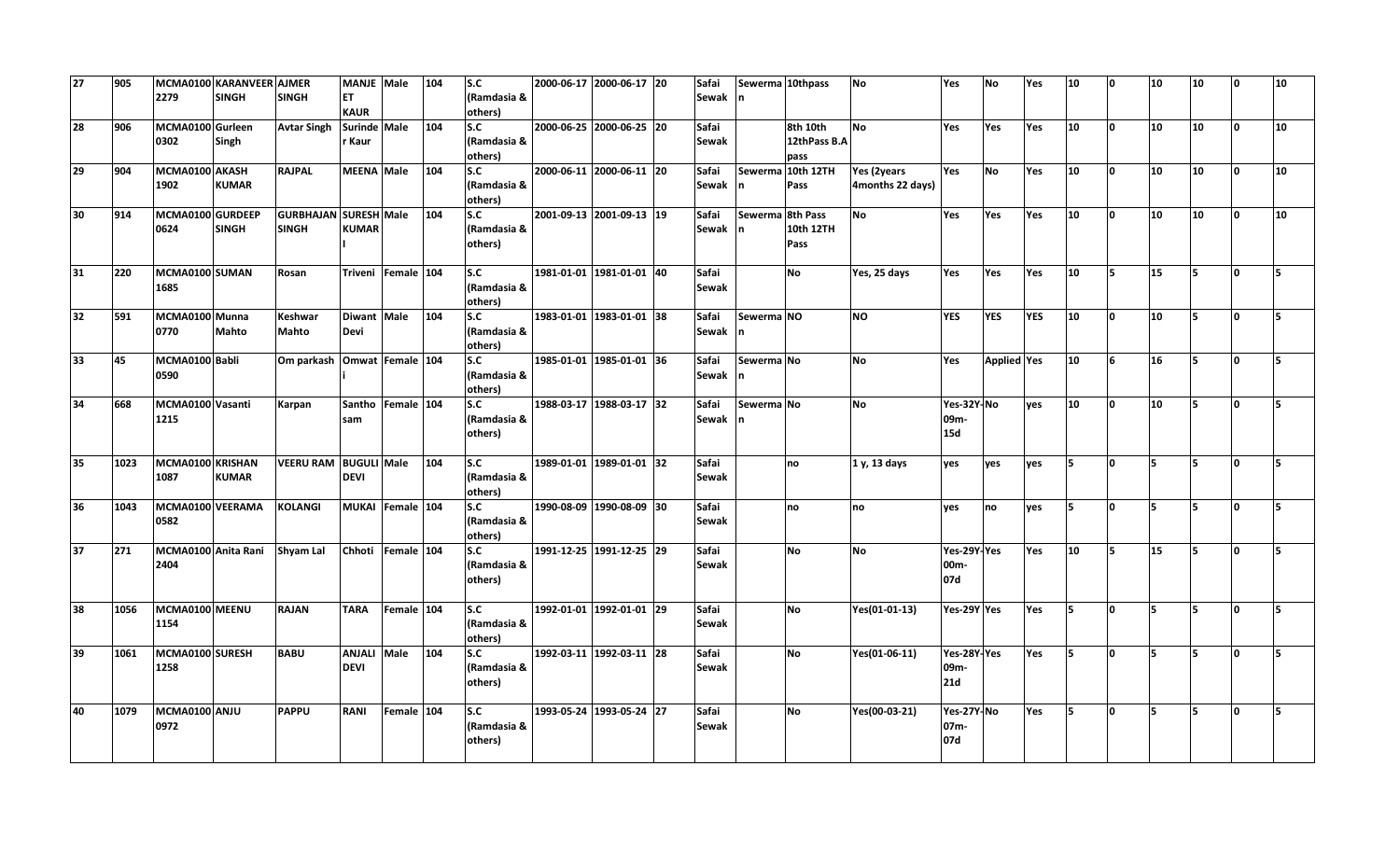| .<br>. . | 1076 | MCMA0100 RINKU | <b>RATAN</b> | <b>GUDD</b> | <b>Male</b> | 104 | . .<br>15.C | 1993-02-01 1993-02-01 27 | Safa                  | <b>INc</b> | Yes(02-07-13) | Yes-28Y No | -lYe |  |  |  |
|----------|------|----------------|--------------|-------------|-------------|-----|-------------|--------------------------|-----------------------|------------|---------------|------------|------|--|--|--|
|          |      | 118            | <b>SINGH</b> |             |             |     | dasia       |                          | Coner<br><b>Scwar</b> |            |               |            |      |  |  |  |
|          |      |                |              |             |             |     | 190116131   |                          |                       |            |               |            |      |  |  |  |

|                |               |                              |                           |                   |                    |                         |     |                                      |            |            |      |              |                  |                                                  | List of Selected Safai Sewak, Handicapped (Locomotor Disability) |              |                      |                 |              |                        |                  |                        |              |              |
|----------------|---------------|------------------------------|---------------------------|-------------------|--------------------|-------------------------|-----|--------------------------------------|------------|------------|------|--------------|------------------|--------------------------------------------------|------------------------------------------------------------------|--------------|----------------------|-----------------|--------------|------------------------|------------------|------------------------|--------------|--------------|
| Sr No.         | Sr. No.       | <b>Application Applicant</b> |                           | <b>Father</b>     |                    | <b>Mother Gender</b>    |     | categor Category_De D.O.B as         |            | D.O.B as   |      |              |                  | AGE IN post_pr post_pre Qualification Experience |                                                                  | Age          | Domicil Caste        |                 |              | Qualific Experie Total |                  | Qualific Experie Total |              |              |
|                | As Per        | No.                          | <b>Name</b>               | <b>Name</b>       | Name               |                         |     | y_code scription                     | per Online | per        | vear | ef1          | f2               | Certificated Certificate                         |                                                                  | Proof        | le                   | Certific ation  |              | nce                    | <b>Marks</b>     | ation                  | nce          | <b>Marks</b> |
|                | Counsel       |                              |                           |                   |                    |                         |     |                                      | App.       | Counseling |      |              |                  | <b>Attached</b>                                  | Attached (Y/N)                                                   |              | Attache Certific ate |                 | <b>Marks</b> | <b>Marks</b>           | as Per           | <b>Marks</b>           | <b>Marks</b> | as           |
|                | ing           |                              |                           |                   |                    |                         |     |                                      |            | Report     |      |              |                  | (Y/N)                                            |                                                                  | $d(Y/N)$ ate |                      | Attache as Per  |              | as Per                 | <b>online</b>    | as Per                 | as Per       | Counsel      |
|                | <b>Report</b> |                              |                           |                   |                    |                         |     |                                      |            |            |      |              |                  |                                                  |                                                                  |              |                      | Attache d (Y/N) | online       | online                 | app              | Counsel                | Counsel ing  |              |
|                |               |                              |                           |                   |                    |                         |     |                                      |            |            |      |              |                  |                                                  |                                                                  |              | d (Y/N)              |                 | app.         | app                    |                  | ing                    | ing          | Report       |
|                |               |                              |                           |                   |                    |                         |     |                                      |            |            |      |              |                  |                                                  |                                                                  |              |                      |                 |              |                        |                  | <b>Report</b>          | Report       |              |
| 11             | 559           | MCMA0100 SUKHWIND            |                           | <b>HARNEK</b>     | <b>NASIB</b>       | Male                    | 119 | Handicapped 1976-05-01 1976-05-01 44 |            |            |      | Safai        | Sewerma Yes 10th |                                                  | YES (03Y, 04M,                                                   | <b>YES</b>   | <b>YES</b>           | <b>YES</b>      | 10           | n                      | 10               | 10                     |              | 15           |
|                |               | 0244                         | <b>ER SINGH</b>           | <b>SINGH</b>      | <b>KAUR</b>        |                         |     | (Locomotor                           |            |            |      | <b>Sewak</b> |                  | <b>Class</b>                                     | 29D)                                                             |              |                      |                 |              |                        |                  |                        |              |              |
|                |               |                              |                           |                   |                    |                         |     | Disability)                          |            |            |      |              |                  | (42.83%)                                         |                                                                  |              |                      |                 |              |                        |                  |                        |              |              |
|                |               |                              |                           |                   |                    |                         |     |                                      |            |            |      |              |                  |                                                  |                                                                  |              |                      |                 |              |                        |                  |                        |              |              |
| $\overline{2}$ | 556           | MCMA0100 LAKHWIND            |                           | <b>BUTA SINGH</b> | <b>DALJEE</b> Male |                         | 119 | Handicapped 1976-02-27 1976-02-27 44 |            |            |      | Safai        |                  | Yes 10th                                         | <b>NO</b>                                                        | <b>YES</b>   | <b>YES</b>           | <b>YES</b>      | 10           | n                      | 10               | 10                     | 'n           | 10           |
|                |               | 1182                         | <b>ER SINGH</b>           |                   | <b>T KAUR</b>      |                         |     | (Locomotor                           |            |            |      | <b>Sewak</b> |                  | <b>Class</b>                                     |                                                                  |              |                      |                 |              |                        |                  |                        |              |              |
|                |               |                              |                           |                   |                    |                         |     | Disability)                          |            |            |      |              |                  | (53.23%)                                         |                                                                  |              |                      |                 |              |                        |                  |                        |              |              |
|                |               |                              |                           |                   |                    |                         |     |                                      |            |            |      |              |                  |                                                  |                                                                  |              |                      |                 |              |                        |                  |                        |              |              |
| 3              | 558           | MCMA0100 JASVIR              |                           | <b>DARSHAN</b>    |                    | <b>GURMA Female 119</b> |     | Handicapped 1976-04-13 1976-04-13 44 |            |            |      | Safai        |                  | Yes 10th                                         | <b>NO</b>                                                        | <b>YES</b>   | <b>YES</b>           | <b>YES</b>      | 10           | ١n                     | $ 10\rangle$     | 10                     | l n          | 10           |
|                |               | 1192                         | <b>KAUR</b>               | <b>SINGH</b>      | <b>IL KAUR</b>     |                         |     | (Locomotor                           |            |            |      | Sewak        |                  | <b>Class</b>                                     |                                                                  |              |                      |                 |              |                        |                  |                        |              |              |
|                |               |                              |                           |                   |                    |                         |     | Disability)                          |            |            |      |              |                  | (49.38%)                                         |                                                                  |              |                      |                 |              |                        |                  |                        |              |              |
|                |               |                              |                           |                   |                    |                         |     |                                      |            |            |      |              |                  |                                                  |                                                                  |              |                      |                 |              |                        |                  |                        |              |              |
| $\overline{a}$ | 560           |                              | MCMA0100 JASWINDER        | <b>GURDAIL</b>    | <b>DALBIR Male</b> |                         | 119 | Handicapped 1978-04-01 1978-04-01 42 |            |            |      | Safai        | <b>Sewerm</b>    | Yes 8th Class NO                                 |                                                                  | <b>YES</b>   | <b>YES</b>           | <b>YES</b>      | 10           | n                      | 10               | 10                     | I∩           | 10           |
|                |               | 0292                         | <b>SINGH</b>              | <b>SINGH</b>      | <b>KAUR</b>        |                         |     | (Locomotor                           |            |            |      | Sewak        |                  | (42.8%)                                          |                                                                  |              |                      |                 |              |                        |                  |                        |              |              |
|                |               |                              |                           |                   |                    |                         |     | Disability)                          |            |            |      |              |                  |                                                  |                                                                  |              |                      |                 |              |                        |                  |                        |              |              |
|                |               |                              |                           |                   |                    |                         |     |                                      |            |            |      |              |                  |                                                  |                                                                  |              |                      |                 |              |                        |                  |                        |              |              |
| 5              | 562           |                              | MCMA0100 BHUPINDER SURJIT |                   | <b>KARNAI</b> Male |                         | 119 | Handicapped 1979-02-02 1979-02-02 41 |            |            |      | Safai        |                  | Yes 8th Class NO                                 |                                                                  | <b>YES</b>   | <b>YES</b>           | <b>YES</b>      | 10           | n                      | 10               | 10                     | I۵           | 10           |
|                |               | 1160                         | <b>SINGH</b>              | SINGH             | <b>L KAUR</b>      |                         |     | (Locomotor                           |            |            |      | <b>Sewak</b> |                  | (33.23%)                                         |                                                                  |              |                      |                 |              |                        |                  |                        |              |              |
|                |               |                              |                           |                   |                    |                         |     | Disability)                          |            |            |      |              |                  |                                                  |                                                                  |              |                      |                 |              |                        |                  |                        |              |              |
|                |               |                              |                           |                   |                    |                         |     |                                      |            |            |      |              |                  |                                                  |                                                                  |              |                      |                 |              |                        |                  |                        |              |              |
| 6              | 564           | MCMA0100 HARJINDR            |                           | <b>HARDYAL</b>    | <b>NARIN</b>       | Male                    | 119 | Handicapped 1979-05-08 1979-05-08 41 |            |            |      | Safai        |                  | Sewerma Yes 8th Class NO                         |                                                                  | <b>YES</b>   | <b>YES</b>           | <b>YES</b>      | 10           | n                      | 10 <sub>10</sub> | $ 10\rangle$           | n.           | 10           |
|                |               | 1205                         | <b>SINGH</b>              | <b>SINGH</b>      | <b>DER</b>         |                         |     | (Locomotor                           |            |            |      | Sewak n      |                  | (43.14%)                                         |                                                                  |              |                      |                 |              |                        |                  |                        |              |              |
|                |               |                              |                           |                   | <b>KAUR</b>        |                         |     | Disability)                          |            |            |      |              |                  |                                                  |                                                                  |              |                      |                 |              |                        |                  |                        |              |              |
|                |               |                              |                           |                   |                    |                         |     |                                      |            |            |      |              |                  |                                                  |                                                                  |              |                      |                 |              |                        |                  |                        |              |              |
|                | 570           | MCMA0100 AVTAR               |                           | <b>BABU SINGH</b> | <b>BANT</b>        | Male                    | 119 | Handicapped 1980-11-03 1980-11-03 40 |            |            |      | Safai        |                  | Yes 8th Class NO                                 |                                                                  | <b>YES</b>   | <b>YES</b>           | <b>YES</b>      | 10           | ۱n                     | 10               | 10                     | l n          | 10           |
|                |               | 0891                         | <b>SINGH</b>              |                   | <b>KAUR</b>        |                         |     | (Locomotor                           |            |            |      | Sewak        |                  | (45.33%)                                         |                                                                  |              |                      |                 |              |                        |                  |                        |              |              |
|                |               |                              |                           |                   |                    |                         |     | Disability)                          |            |            |      |              |                  |                                                  |                                                                  |              |                      |                 |              |                        |                  |                        |              |              |
|                |               |                              |                           |                   |                    |                         |     |                                      |            |            |      |              |                  |                                                  |                                                                  |              |                      |                 |              |                        |                  |                        |              |              |
| 8              | 583           | MCMA0100 SURINDER            |                           | <b>RATTAN LAL</b> | <b>KASHAL</b> Male |                         | 119 | Handicapped 1982-03-04 1982-03-04 38 |            |            |      | Safai        |                  | Yes 8th Class NO                                 |                                                                  | <b>YES</b>   | <b>YES</b>           | <b>YES</b>      | 10           | ۱n                     | 10               | 10                     | l n          | 10           |
|                |               | 1708                         | <b>PAL</b>                |                   | <b>IYA</b>         |                         |     | (Locomotor                           |            |            |      | <b>Sewak</b> |                  | (52.83%)                                         |                                                                  |              |                      |                 |              |                        |                  |                        |              |              |
|                |               |                              |                           |                   | <b>DEVI</b>        |                         |     | Disability)                          |            |            |      |              |                  |                                                  |                                                                  |              |                      |                 |              |                        |                  |                        |              |              |
|                |               |                              |                           |                   |                    |                         |     |                                      |            |            |      |              |                  |                                                  |                                                                  |              |                      |                 |              |                        |                  |                        |              |              |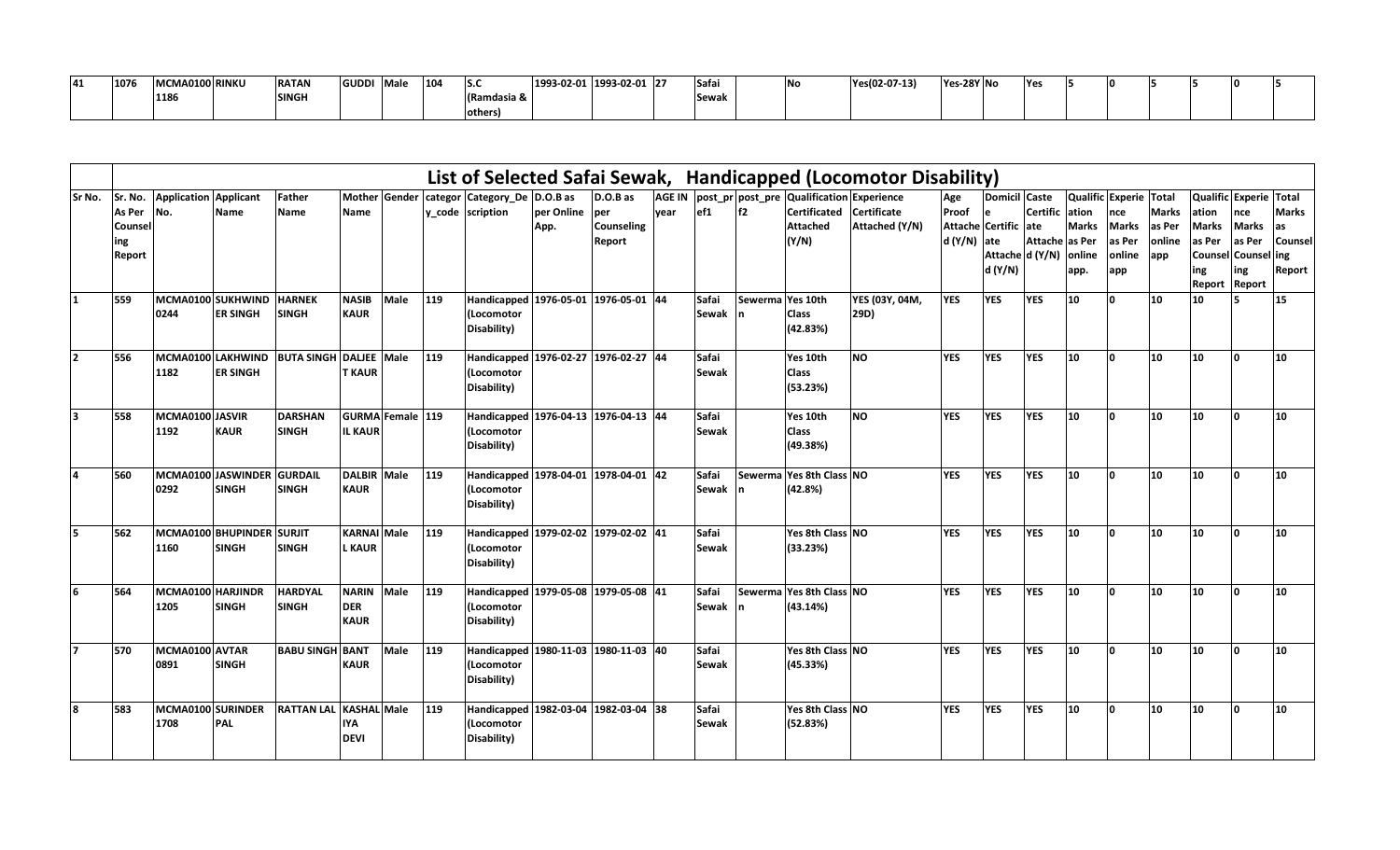|    | 1590 | MCMA0100 TINA    |              | <b>KAMAL</b>   | <b>SAROJ</b> | Female 119 |     | Handicapped 1982-11-26 1982-11-26 38       |  | Safai        | Yes 8th Class NO         | <b>YES</b> | <b>NO</b>  | <b>YES</b> |    | 10        | 10 | 10 |
|----|------|------------------|--------------|----------------|--------------|------------|-----|--------------------------------------------|--|--------------|--------------------------|------------|------------|------------|----|-----------|----|----|
|    |      | 0906             |              | <b>CHAND</b>   |              |            |     | (Locomotor                                 |  | <b>Sewak</b> | (56.33%)                 |            |            |            |    |           |    |    |
|    |      |                  |              |                |              |            |     | Disability)                                |  |              |                          |            |            |            |    |           |    |    |
|    |      |                  |              |                |              |            |     |                                            |  |              |                          |            |            |            |    |           |    |    |
| 10 | 593  | MCMA0100 GURMEET |              | <b>KULWANT</b> | <b>BALWI</b> | Male       | 119 | Handicapped   1983-04-30   1983-04-30   37 |  | Safai        | Sewerma Yes 8th Class NO | <b>YES</b> | <b>YES</b> | <b>YES</b> | 14 | <b>10</b> | 10 | 10 |
|    |      | 1931             | <b>SINGH</b> | <b>SINGH</b>   | <b>NDER</b>  |            |     | (Locomotor                                 |  | Sewak In     | (52.50%)                 |            |            |            |    |           |    |    |
|    |      |                  |              |                | <b>KAUR</b>  |            |     | Disability)                                |  |              |                          |            |            |            |    |           |    |    |
|    |      |                  |              |                |              |            |     |                                            |  |              |                          |            |            |            |    |           |    |    |

## **List of Selected Safai Sewak, Handicapped (Blind and Low Vision)**

|            | Sr No. Sr. No. Application Applicant |              | Father               |             |            | Mother Gender   categor   Category De   D.O.B as |                | D.O.B as          |             |       |    | AGE IN   post pr   post pre   Qualification   Experience |                | Age                  | Domicil  Caste |                | Qualific Experie Total            |                     |              | Qualific Experie Total |           |                              |
|------------|--------------------------------------|--------------|----------------------|-------------|------------|--------------------------------------------------|----------------|-------------------|-------------|-------|----|----------------------------------------------------------|----------------|----------------------|----------------|----------------|-----------------------------------|---------------------|--------------|------------------------|-----------|------------------------------|
| As Per No. |                                      | Name         | Name                 | Name        |            | y code scription                                 | per Online per |                   | <b>vear</b> | lef1  | H2 | Certificated Certificate                                 |                | Proof                | e e            | Certific ation |                                   | Ince                | <b>Marks</b> | lation                 | Ince      | <b>Marks</b>                 |
| Counsell   |                                      |              |                      |             |            |                                                  | App.           | <b>Counseling</b> |             |       |    | <b>Attached</b>                                          | Attached (Y/N) | Attache Certific ate |                |                | <b>Marks</b>                      | Marks las Per Marks |              |                        | Marks las |                              |
|            |                                      |              |                      |             |            |                                                  |                | Report            |             |       |    | (Y/N)                                                    |                | d (Y/N)  ate         |                |                | Attache as Per as Per             |                     |              |                        |           | online as Per as Per Counsel |
| Report     |                                      |              |                      |             |            |                                                  |                |                   |             |       |    |                                                          |                |                      |                |                | Attache d (Y/N) online online app |                     |              | Counsel Counsel ing    |           |                              |
|            |                                      |              |                      |             |            |                                                  |                |                   |             |       |    |                                                          |                |                      | d (Y/N)        |                | app.                              | lapp                |              | ing                    | ling      | Report                       |
|            |                                      |              |                      |             |            |                                                  |                |                   |             |       |    |                                                          |                |                      |                |                |                                   |                     |              | Report Report          |           |                              |
| 998        | MCMA0100 VIPAN                       |              | HARJINDER SAWIN Male |             | <b>117</b> | Handicapped 1987-03-25 1987-03-25 33             |                |                   |             | Safai |    | NO                                                       | <b>INO</b>     | <b>YES</b>           | <b>YES</b>     | <b>YES</b>     |                                   |                     |              |                        |           |                              |
|            | 0234                                 | <b>KUMAR</b> | <b>PAL</b>           | <b>DER</b>  |            | <b>(Blind and</b>                                |                |                   |             | Sewak |    |                                                          |                |                      |                |                |                                   |                     |              |                        |           |                              |
|            |                                      |              |                      | <b>JEET</b> |            | Low Vision)                                      |                |                   |             |       |    |                                                          |                |                      |                |                |                                   |                     |              |                        |           |                              |